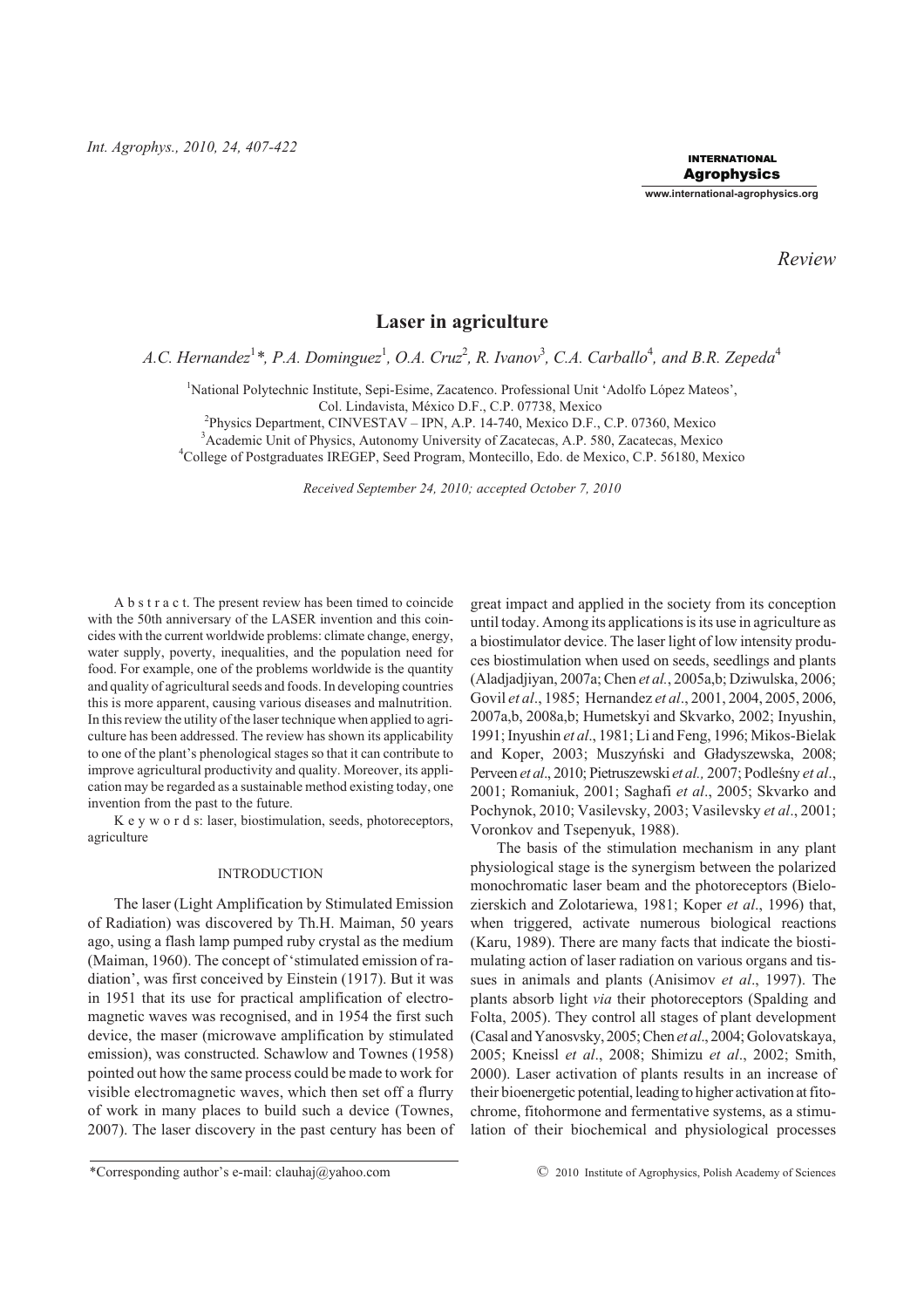(Vasilevski *et al.*, 2001). Speaking about of incidence of light on the phenological stages of the plants, during their evolution, three major classes of photoreceptors are important to mention in plants at the molecular level: the phytochromes, that were the first family of plant photoreceptors to be discovered; they are most sensitive to the red and far-red region of the visible spectrum, the blue/UV-A-absorbing cryptochromes, and the phototropins (Lariguet and Dunand, 2005; Quail, 2002; Schäfer and Bowler, 2002; Torres *et al*., 2006). The phytochromes are ubiquitous in plants, but also identified in many prokaryotic species and fungi (Lamparter, 2004; Levskaya *et al*., 2005, Li Xu *et al.*, 2009; Mathews, 2006).

Phytochromes, meaning 'plant colour', are photoreceptive signaling proteins responsible for mediating many lightsensitive processes in plants, including seed germination, seedling de-etiolation and shade avoidance. They detect red and near-infrared light (600-750 nm) through the photoisomerization of a covalently bound tetrapyrrole chromophore such as phycocyanobilin (Levskaya *et al*., 2009). The cryptochromes (from the Greek chroma meaning color and cryptoas in 'cryptic' or 'cryptogam') are flavin-type blue light photoreceptors found in many organisms including bacteria, plants, animals, and humans (Banerjee and Batschauer, 2005). They mediate a variety of blue light (320 to 500 nm) dependent responses including photomorphogenesis and growth responses in plants (Bouly *et al*., 2007). The phototropins, on the other hand, are composed of an amino-terminal photosensory domain and a carboxy-terminal Ser/Thr protein kinase domain. A flavin mononucleotide molecule tightly bound to the so-called LOV (Light, Oxygen, Voltage) domains allows light sensing. LOV domains are encountered in plants, fungi, and bacteria (Chen *et al*., 2004; Han *et al*., 2007).

In this way, light is life for plants (Quail, 2002). A plant ability to maximise its photosynthetic productivity depends on its capacity to sense, evaluate, and respond to light quality, quantity, and direction (Briggs and Olney, 2001). The growth of plants in artificial light has been of interest because it offers the possibility of controlling the quality and intensity of the light, and the time of exposure. Thus, several sources of light in different phenological stages of plants, seeds, seedling, plants *etc*. have served to improve their establishment in a wide range of field conditions, from flash lamps to lasers, those latter being the source of irradiation which constitutes the focus of the present article. Such processes can occur under the effect of light emitted from incoherent sources, as the use of incandescent lamp for seed treatment before sowing (Kuznetsova *et al.*, 1976), but the use of laser light at specific wavelengths increases the ratio at which the molecules are excited (Letokhov, 1985). Illumination of biological tissue by coherent laser light leads to strong intensity gradients of the radiation in the tissue due to speckle formation, which causes inter- and intracellular gradient forces whose action may significantly influence the paths and speeds of biological processes (Ruvinov, 2003), that is also one of the important factors in the consideration of laser light as a pre-sowing seed treatment. Laser applications in agriculture have had beneficial effects on germination, vigour, growth, stress resistance, health quality, yield, crop quality, *etc*. This review has as objective to make a revision of the scientific literature about the application of laser in agriculture and its potential to contribute in improving the quantity and quality of food production.

# BACKGROUND

## **Pre-laser age applied in agriculture**

Since 1948 Borthwick, Hendricks and colleagues conducted experiments to establish the central hypothesis of phytochrome action, proposed by them: the photoreceptors exist in two photoconvertible forms, Pr and Pfr Pr is biologically inactive and upon absorption of red photons is converted to Pfr, the active form. Pfr is converted back to Pr by far-red photons (Borthwick *et al*., 1948; 1951; 1952a; 1952b). The photoconversions involve a number of intermediate forms in both directions, and the establishment of an equilibrium between Pr and Pfr takes several minutes even at daylight irradiance levels. Hendricks and Borthwick (1966) performed lettuce seed germination experiments, demonstrating that a reversible photoreaction controlled this process. They purifyed the pigment responsible for this effect, which they named phytochrome, and also described its role in seed germination, seedling development, and flowering. Also, they studied the phototransformation time to go from one state to the other in the phytochromes. Hendricks calculated the irradiation times on phytochromes to change its state by applying red light from a fluorescent lamp emitting at 700 nm wavelenghth (Butler, 1963; 1982). Meanwhile, as those experiments were performed in this area of knowledge, the discovery of the laser and its incursion in biology occurred.

The incursion of laser in biology was made by Bessis *et al.* (1962), with the application of a ruby laser on cellular organelles. Rounds *et al*. (1965) demonstrated that destruction of pigmented and non-pigmented tissues from laser radiation is dependent upon the ability of the cell to absorb the imposed energy. Johnson *et al.* (1965) suggested that the respiratory activity of amniotic tissue was temporarily inhibited by laser irradiation. Rounds *et al.* (1968) reported inhibition of the rate of oxygen consumption by brain cells, following green laser radiation, implicating this biochemical pathway as one mode of cellular injury; their experiments led to indicate that injury of the brain cells was mediated through damage to the respiratory enzymes. One of the major areas of biology in which laser applications were focused was the micro-irradiation. The laser biostimulation phenomenon was first noted and published by Mester *et al*. (1967) who conducted experiments with mice. He shaved the hair off their backs, divided them into two groups and irradiated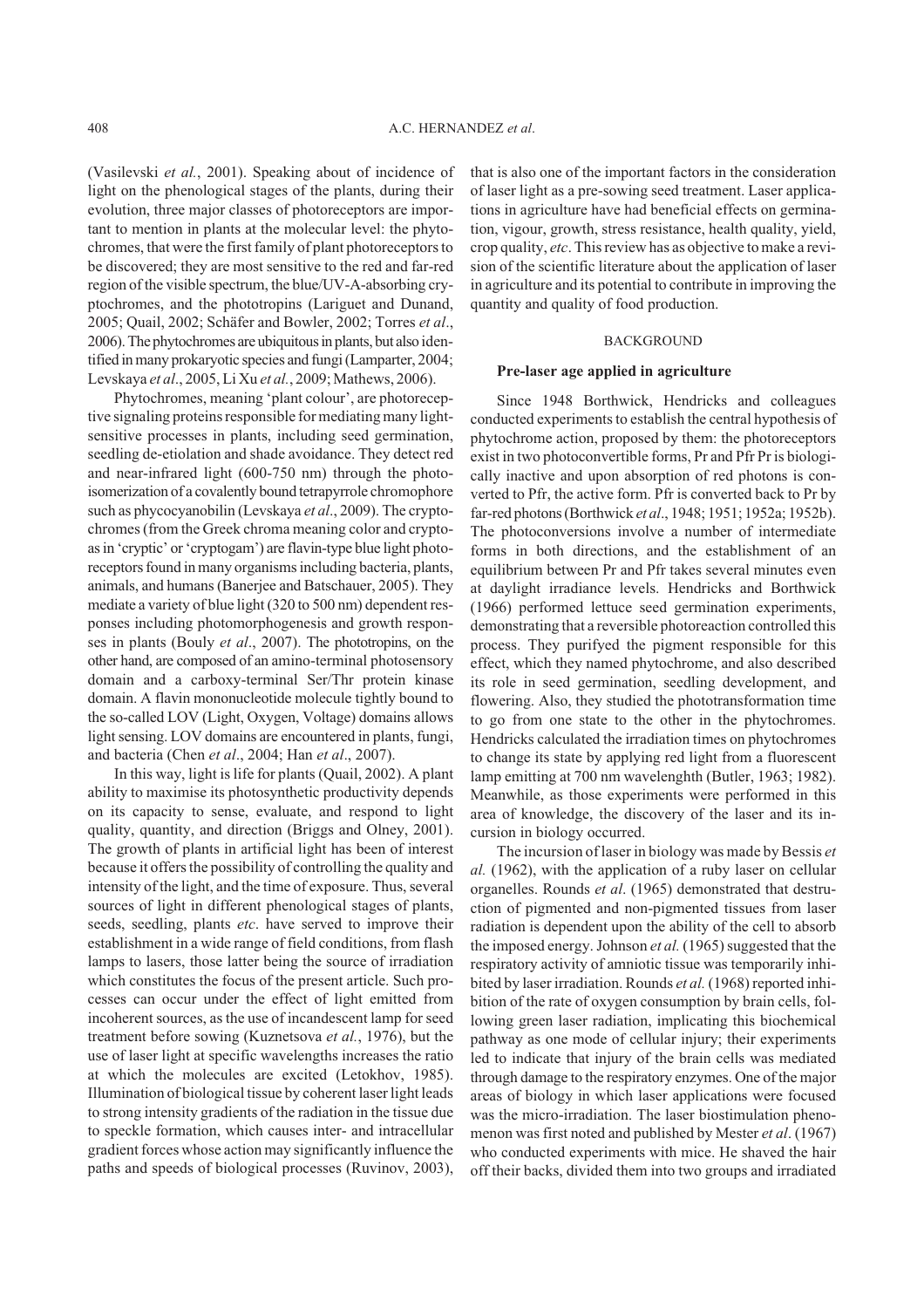one group with a low powered ruby laser. The treatment group to his surprise, grew the hair back more quickly than the untreated group. He called this 'Laser Biostimulation'. The laser light as biostimulator has been applied in the agriculture, where some scientific reports evidence its usefulness.

# LASER APPLIED IN AGRICULTURE

Wilde *et al*. (1969) and Paleg and Aspinall (1970) pioneered the use of a ruby laser and He Ne, respectively, in the agriculture. Wilde *et al*. (1969) showed that exposure of certain seeds to laser radiation appeared to speed up the germination and growth of their plants. He indicated: 'if these preliminary results are borne out, the technique could increase per-acre yields and reduce requirements for troublesome pesticides'. Paleg and Aspinall (1970) demonstrated that laser emission of 632.8 nm activates the phytochrome system, and it was possible to produce phytochrome response at large distance. Since these first reports until nowadays there have been numerous studies applying laser in agriculture and these have shown the potentiality of its application in this field. The number of studies has increased in this century, due to the need that exists to stop the destructive processes of the soil, the environment, and thus to ensure the protection of the food that affects the human health.

From the initial laser application in agriculture until now, different laser light types have been used, from ultraviolet to far infrared, including UV (200-400 nm), visible light (400-700 nm), near infrared radiation (750- 2 500 nm) and far infrared (5000-10<sup>6</sup> nm). Solid, gaseous and semiconductor lasers have been applied in agriculture, for example: ruby laser (694 nm), He-Ne (632.8 nm), nitrogen laser (337.1 nm), argon (514.5 nm ), YAG: Nd laser (532 nm), diode laser (510, 632, 650, 670, 810, 940 and 980 nm), AsAlGa semiconductor laser (650, 660 and 850) and  $CO<sub>2</sub>$ (10 600 nm) (Fig. 1). These lasers have been used alone or in combined forms; with simple or several irradiation regimes. The laser light wavelength most frequently used in the biostimulation process is the red, where the phytochrome absorbing occurs. Phytochrome is localized at the plasmalemma, mitochondrial and chloroplast membranes, endoplasmic reticulum, possibly in the cell nuclei (Samuilov and Garifullina, 2007), and in the embryo of the seeds (Pons, 2000). Apart from photoreceptors responsible for light absorption, a system of interconnected membrane structures is operating within the cell and accounts for utilisation and transformation of absorbed light energy (Shakhov, 1993). The energy from the laser light absorbed in the seed triggers physiological and biochemical processes, due to the transformation of light energy to chemical energy.

The laser treatment is one of the physical methods that also include electromagnetic treatment (Domiguez *et al.*, 2010a; Hernandez *et al.*, 2007a; 2009b; Pietruszewski, 1993; 1999; Zepeda *et al.*, 2010) and/or electric treatment (Pozeliene and Lynikiene, 2009) that can improve the sowing quality (Klimont, 2001a; Laszkiewicz, 2001) and food, help achieve higher productivity, and at the same time reduce the risk of contamination from soil and water (Aladjadjiyan, 2007b). According to our review of literature on the application of laser in Agriculture for the treatment of seed, it has been found that the important parameters are the seed characteristics, the position of the seed during the laser irradiation, and the laser irradiation parameters. Regarding the seed characteristics, the:

- optical ( $\beta$ : optical absorption coefficient,  $1/\beta$ : optical penetration length);
- thermal  $(\alpha)$ : thermal difussivity);
- photothermal (non radiactive-relaxation time);
- phenotypic (quality physical, physiological and health);
- genotypic (genetic quality ) are important to consider. The moisture of seeds, their photosensitivity, damage status, low physiological state *etc*. must be taken into account, because any change in the seeds properties can alter the absorption spectra in these (Braga *et al*., 2003; Cruz *et al*., 2006; Domiguez *et al*., 2009, 2010c, 2010b; Hernandez *et al.*, 2005, 2008a, 2009a, 2010; Rezende *et al.*, 2009; Susuki *et al*., 2005), as well as the biostimulation process.

Regarding the position of the seed during the laser irradiation, the following have been considered:

- free fall,
- fixed (irradiating on the side of the embryo),
- turning (in order to irradiate the seeds as uniform as possible).



**Fig. 1.** Electromagnetic spectrum of the application of laser light in agriculture.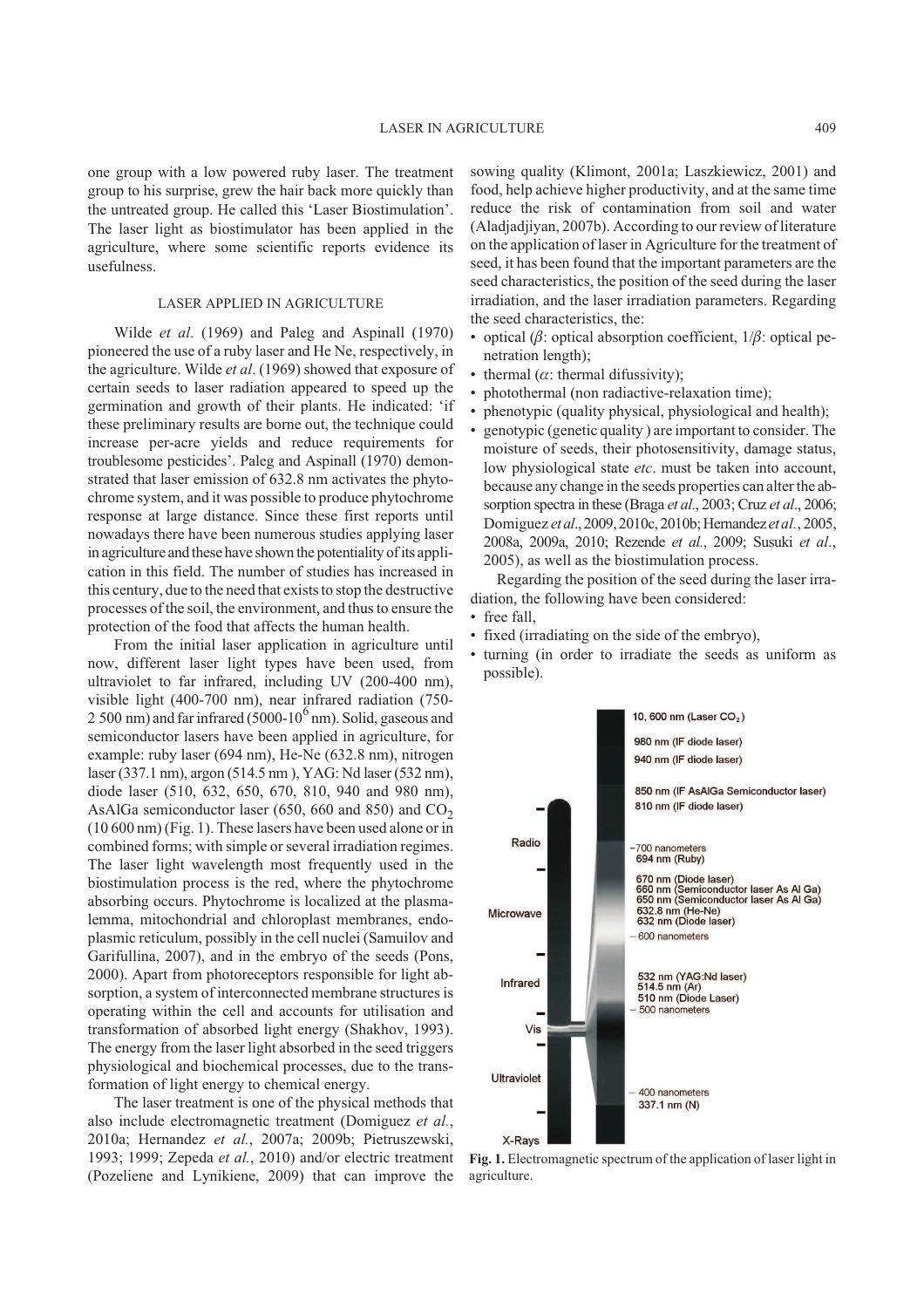Also, the laser irradiation parameters are important to take into an account at the biostimulation process:

- $\lambda$  wave-length,
- $\cdot$  t exposure time,
- I intensity,
- $D d$ osage,
- RI irradiation regime number and light type (pulsed or continuous).

There are numerous studies that show the effects of presowing laser irradiation, both in cereals, among them the basic seeds as rice, maize, and in vegetables, such as: tomato, radish, peas, cucumber, lettuce, onion, etc. On the other hand, several studies indicated that the seeds of vegetables are more sensitive and susceptible to laser stimulation than cereals (Drozd and Szasjener, 1999; Gładyszewska, 2006). Also, experimental tests in laboratory and field have been performed which have been reported in the scientific literature, showing the effects on different seeds, seedlings, plants and irrigation water (Aladjadjiyan and Kakanakova, 2008; Inyushin, 1991; Klimont, 2001b; Vasilevsky, 2003).

Other researches on laser irradiation in agriculture show that it could have a potential application as an insecticide (Yao *et al*., 2009), herbicide (Mathiassen *et al*., 2006), fungicide (Bel'skii and Mazulenko, 1984; Dobrowolski *et al*., 1997; Hernández *et al*., 2005; Ouf and Abdel-Hady, 1999; Wilczek *et al*., 2005a; 2005b) and in pollination process (Li and Yu, 2006).

### **Laser light effects**

The synergy of events that happen to interact with laser light leads to a series of obvious effects, which have been studied in different parts of the world, providing evidence of the potencial possibility of its use in agriculture. The scientific reports have demonstrated the following findings: increases of the energy potential of seeds; accelerated maturity makes plants precocious; increasing resistance to diseases; influence on alpha-amylase activity and the concentration of free radicals in the seeds of several plants that could deactivate seed dormancy; improved germination rate; germination percentage; germinating energy and uniformity of germination; increased seed vigor; impact on the respiration process, photosynthetic activity, and chlorophyll content and carotenoid content of seedlings from irradiated seeds (Aladjadjiyan and Kakanakova, 2008; Durkova, 1993; G³adyszewska, 2006; Hernandez *et al*., 2005, 2006, 2007a, 2008a; Jun Lin *et al*., 2007; Starzycki *et al*., 2005). Soliman and Harith (2010) showed that irradiation with He-Ne laser light at 1.70 W  $\rm cm^{-2}$  for 9 min affected the germination indices of *A. farnesiana* seeds. In an experimental work conducted by González *et al*. (2008) the authors reported that lasers of 1, 5, 10 and 15 mW affected the germination, showing an increase or a decrease dependent of the parameters of radiation. Hernandez *et al.* (2008b) evaluated the effect of light from laser diode of 650 nm and power of 27.4 mW

on photosensitized wheat seeds. Photosensitized seed increased the germination with respect to the non-coloured. Szajsner and Drozd (2003) evaluated the influence of a presowing He Ne laser treatment on the sowing value and early phases of four spring barley cultivars; an increase in the germination capacity was reported. Other results confirm the favourable effects the He Ne laser has on germination, for example in the following cases: on natural medicinal plant material using pre sowing He Ne laser (Gao *et al*., 2008), on red clover seeds and seed of Chinese pine (Jun Lin *et al.*, 2006; Wilczek and Ćwintal, 2009, on red clover seeds and seed of Chinese pine, also showing an influence on the respiration and photosynthesis processes (Anghel *et al*. 2001), on photosynthetic intensity of red clover seeds (Wilczek and Fordoñski, 2007), on morphological characters and diastatic power of winter wheat genotypes (Szajsner, 2009), on the activity of amylolytic enzymes of maize hybrids seeds (Podleśny and Stochmal, 2005), on androgenesis in some chosen varieties of winter triticale in experiments *in vitro* (Katañska *et al*. 2003), on the course of the individual phases of the development of white lupine and faba bean plants (Podleśny and Podleśna, 2004). In irradiation of tissue culture of wheat, reporting considerable changes in the structure of the lipid matrix (Salyaev *et al*., 2007). The application of a semiconductor laser on wheat and cucumber affected their germination and growth (Hernandez *et al*., 2001; Mitchenko *et al*., 2008). The 532 nm laser affected the photosynthesis efficiency of soybean seedlings and could increase the isoflavone content (Tian *et al*., 2009).

In addition to the effects of seed treatment before sowing observable in early stages of growth, there is also evidence reported by some authors that the quality and quantity of production is affected at later stages. Vasilevski and Bosev (1997a), studying He-Ne laser treated potato tubers prior to planting, found a 17.8% of increase in the number of tubers per plant, and a 21.4% increase in the weight of the tuber. In vegetable production, increased yielding, early maturity, and better quality of the products has been demonstrated on the example of tomatoes, pepers, cucumbers, onions and beans (Vasilevsky and Bosev, 1997b). Pre-sowing seed laser biostimulation enhanced the production of some crop plants such as maize (from 10 to 15%), spring wheat (from 20 to 30%), spring barley (from 20 to 25%), sugar beets (from 10 to 30%), rape seeds (from 10 to 15%) G³adyszewska *et al*. (1998). Pre-sowing laser seed treatment influenced yields of roots and leaves of sugar beet, depending on the regime of irradiation and reduced the content of N, P, K, Ca and N in the roots (Koper *et al*., 1996). Triticale seed irradiation with red light caused an increase of mineral element contents, notably that of sodium, zinc and iron, but to a lesser extent of potassium and calcium; magnesium level decreased (Truchliñski *et al*., 2002b). Influence of pre-sowing red light irradiation and nitragine dressing of chickling vetch seeds on the chemical composition of their yield also have been reported (Truchliñski *et al*., 2002a).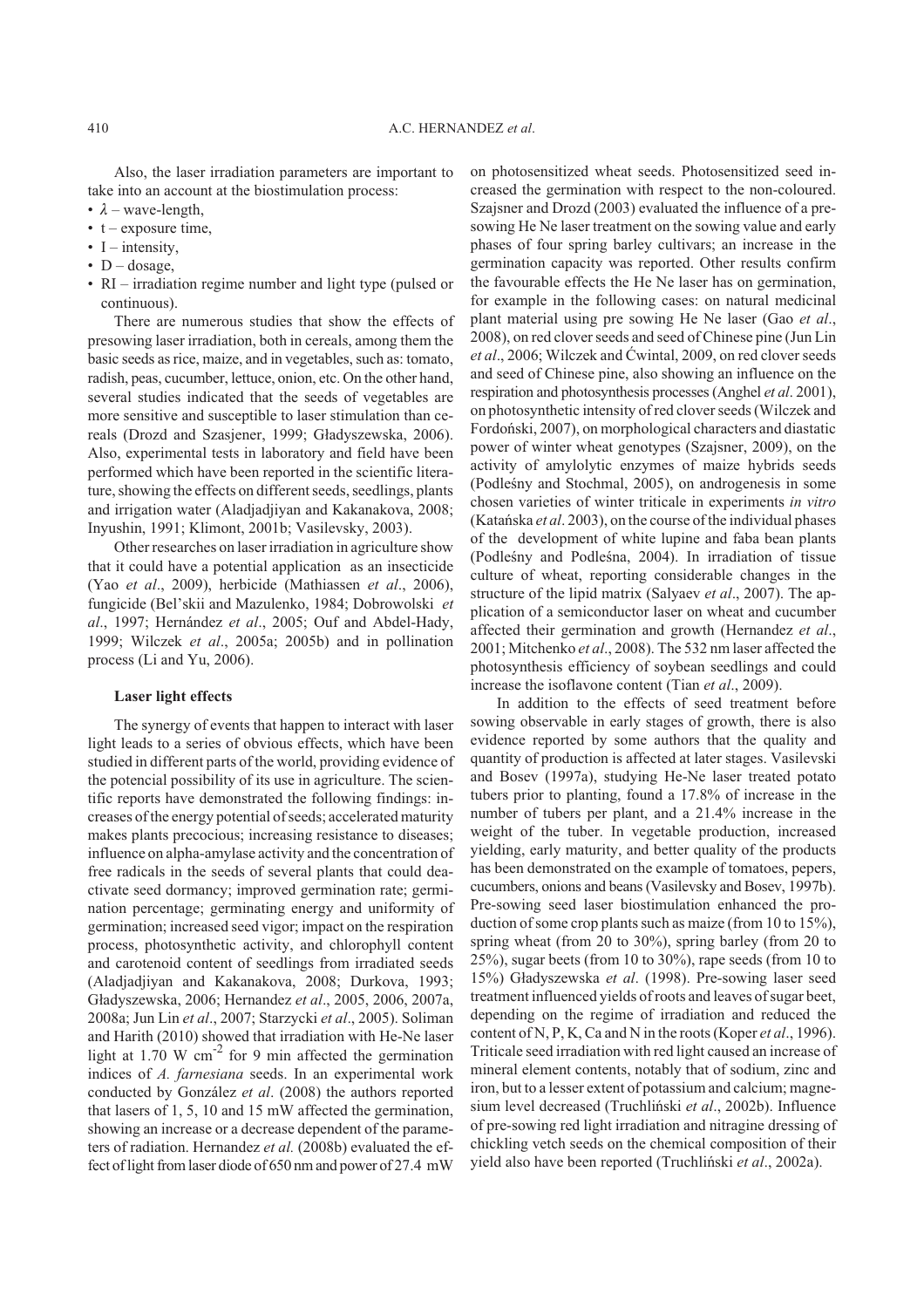Beet, maize, spring barley and wheat seeds exposed to irradiation by divergent laser beams during their free falling down from the vibratory conveyor modified their germination and sprouting duration of vegetation period, resistance to frost and diseases, and crop yielding (Koper *et al*., 1997). In white lupine seeds, laser irradiation affected some mechanical properties of yielded lupine seeds, and irradiation of tomato seeds produced an effect on the physicochemical properties of the fruits (Koper and Rybak, 2000; Koper *et al*., 1999). Yamazaki *et al*. (2002) investigated the effect of red laser-diode light supplemented with blue light on plant growth of rice; their results showed 36% decrease in number of tiller spikes and 60% decrease in seed yield at final harvest, and the authors suggest the necessity of an optimization process when laser is applied as a pre-sowing treatment. On the other hand, the pre-sowing irradiation of seeds has had a favourable effect for the yield on faba bean seeds, alfalfa, wheat, maize and barley, for specific parameters of irradiation (Dziwulska et al.,2006; Podleśny 2007; Szajsner and Drozd, 2003, 2007; Szajsner *et al*., 2007; Wesołowski and Cierpiała, 2006). Podleśny (2007) indicated the efficiency of laser treatment in the function of weather conditions. Truchliñski *et al*. (2002b) showed an influence of pre-sowing red light radiation and nitragine dressing of chickling vetch seeds on the chemical composition of their yield, mainly affecting the increase in total protein, crude fibre and mineral element (Na and K) levels. Pre-sowing clover seed stimulation with laser radiation with several irradiation regimes affected dry matter yield (Wilczek *et al*., 2006).

Others studies have pointed to the role of lasers in stress resistance modification. For example, the embryos in bean (Vicia faba L.) seeds were exposed to He-Ne or CO<sub>2</sub> laser radiation, and afterwards the epicotyls were exposed to UV-B radiation; the results showed that laser pretreatment of embryos enhanced UV-B stress resistance in the epicotyls of broad bean (Qi *et al*., 2000). The use of laser light can be regarded also as a stress agent damaging cells and tissues. Salyaev *et al*. (2001b) found that low-intensity laser radiation stimulates morphogenetic processes in tissue cultures of wheat and wild grasses, such as rhizogenesis and the formation of morphogenic calli and regenerated plants. Salyaev *et al*. (2007) suggest that a general cell response induced by laserlight irradiation can be divided into two specific responses: the first one consists in a rapid stress effect resulting in an increase in the amount of lipid peroxidation products, and the second and longer one are the secondary reactions related to the adaptive metabolic changes and apparently accompanied by the stimulation of morphogenetic processes. Chen



**Fig. 2.** Potential applications of laser light in the agricultural sector according to the literature review  $(\lambda -$  wave-length, t – exposure time, I – intensity, D – dosage, RI – irradiation regime).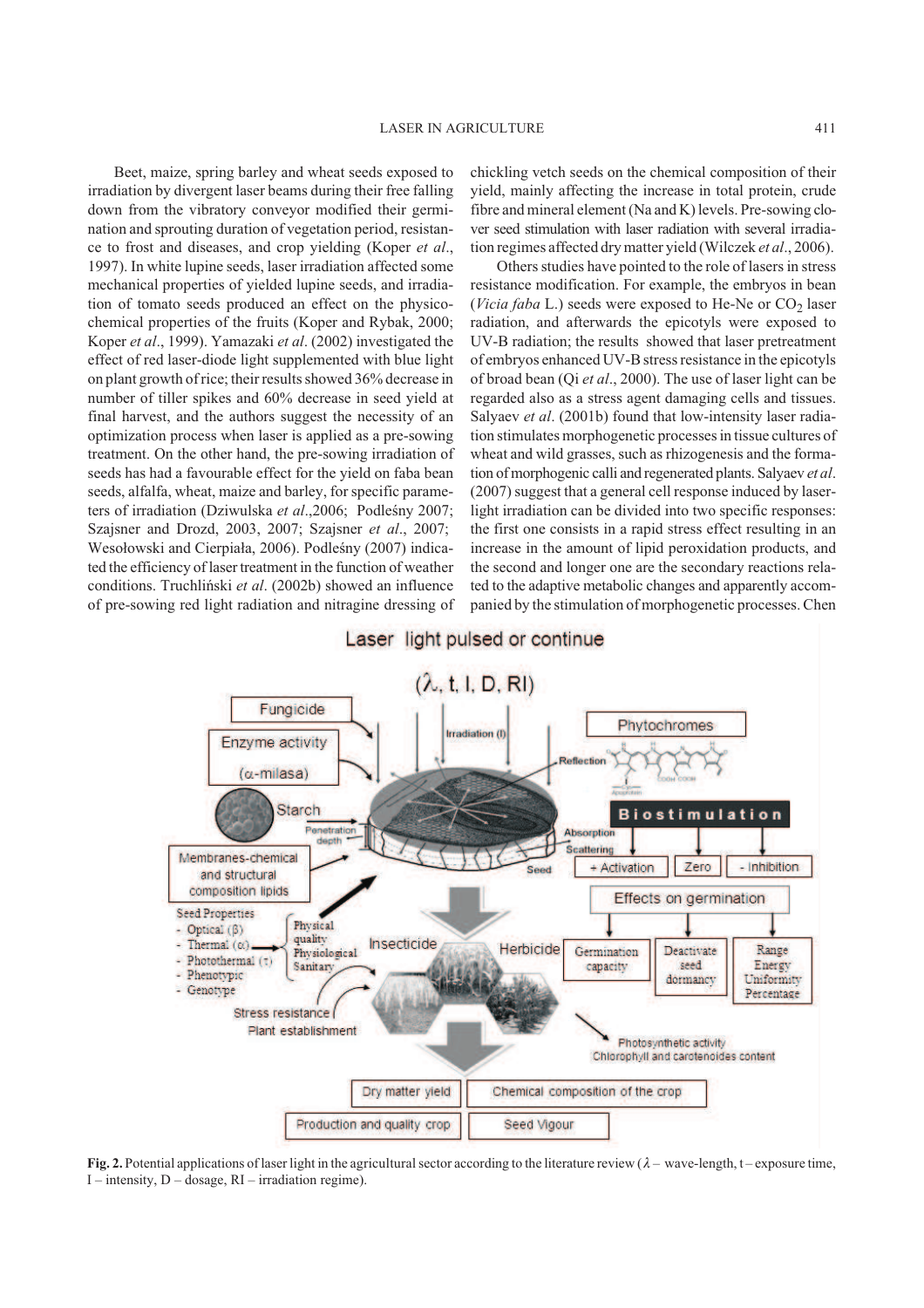| Seed type                                            | Laser<br>type                           | Wavelength<br>$\lambda$ (nm) | Exposition time<br>$(\min)$         | Power density                                    | Response                                                                                                                                                        |
|------------------------------------------------------|-----------------------------------------|------------------------------|-------------------------------------|--------------------------------------------------|-----------------------------------------------------------------------------------------------------------------------------------------------------------------|
| Phaseolus Rhaphanus<br>Medicago Cucurbita            | ruby                                    | 694                          | $2.5 - 3$ ms<br>$0.7\:\mathrm{ms}$  | $25~\mathrm{J~cm}^{2}$<br>1 to 125<br>nd<br>and  | Germinated and grow faster. This effect could increase yields and a reduction<br>in pesticide (Wilde et al., 1969)                                              |
| Lettuce                                              | He Ne                                   | 632.8                        | $30 \text{ min}$<br>10 <sub>s</sub> | 3                                                | Cause a stimulation of germination resulted in a decreased germination $(%)$<br>(Paleg and Aspinall, 1970)                                                      |
| Chrysanthemum                                        | He Ne                                   | 632.8                        |                                     | 50                                               | Reduced the rate of floral development (Paleg and Aspinall, 1977)                                                                                               |
| Pinus banksiana                                      | He Ne                                   | 632.8                        | 100, 1000 ms                        | 5                                                | Laser activation of phytochrome-controlled germination in Pinus banksiana<br>(Campbell and Donald, 1979)                                                        |
| Vigna radiata                                        | $\overline{A}$                          | 514.5                        | 0, 1, 2, 5, 10, 20, 40              | $\geq$                                           | Increased in fresh and dry weights and the RNA, DNA and protein contents<br>(Govil et al., 1983)                                                                |
| Cucumber                                             | He-Ne                                   | 632.8                        |                                     | 24                                               | Stimulated embryonic root growth, photosynthesis rate and peroxidase activity<br>and reduced leaf plastid pigment content (Shaban et al., 1988)                 |
| Hibiscus cannabinus L.                               | He-Ne                                   | 632.8                        | I                                   |                                                  | Increased seed production and reduced the growth period (Son, 1990)                                                                                             |
| Vigna radiate L.                                     | $\Delta r$<br><b>z</b>                  | 337.1<br>514.5               | $\frac{30}{5}$                      | 200 KW<br>$\overline{1}$                         | Produced an increase in seed protein content of Vigna radiata L.<br>(Govil et al., 1991)                                                                        |
| Zea mays L.                                          | He Ne<br>$_{\rm Dye}$<br>$\overline{z}$ | 632.8<br>337.1<br>510        | 8,80 s<br>4,40<br>210               | $0.232 \text{ mJ}$<br>5.6 mW<br>$2.5 \text{ ml}$ | Caused changes in the carbohydrate metabolism of the germinating maize seed<br>(Toth et al., 1993)                                                              |
| Maize, wheat, spring<br>barley, sugar beets          | He Ne                                   | 632.8                        |                                     | $\overline{\phantom{a}}$                         | Better plant seedlings, higher resistance to cold and earlier plant maduration<br>(Koper, 1994)                                                                 |
| Sugar beets                                          | He Ne                                   | 632.8                        |                                     | $\overline{4}$                                   | Influenced yields of roots and leaves of the sugar beet (Koper et al., 1996)                                                                                    |
| Cucumber                                             | He Ne                                   | 632.8                        | $\overline{\phantom{a}}$            | $\overline{c}$                                   | The irradiation of cucumber seeds increased the quantity of the photosynthetic<br>product and the content of plastid pigments in leaves (Cholakov et al., 1997) |
| Leucaena leucocephala<br>cv. Cunningham              | He Ne                                   | 632.8                        | $\frac{1}{100}$ 60 min<br>5s        | $\overline{\phantom{0}}$                         | Stimulating and the inhibitory were observed in the seeds (Cepero et al., 1997)                                                                                 |
| Lupinus albus L.                                     | He Ne                                   | 632.8                        |                                     | $30\,$                                           | Positive effects on germination under optimal as well as under chilling stress<br>conditions (Podleśny et al., 1997)                                            |
| cucumbers, onions and<br>Tomatoes, peppers,<br>beans | He Ne                                   | 632.8                        |                                     |                                                  | Increased yields, early maturity, a better quality of the products<br>(Vasilevsky and Bosev, 1997a)                                                             |

Table 1. Summary of the effect of laser biostimulation on plant **T a b l e 1.** Summary of the effect of laser biostimulation on plant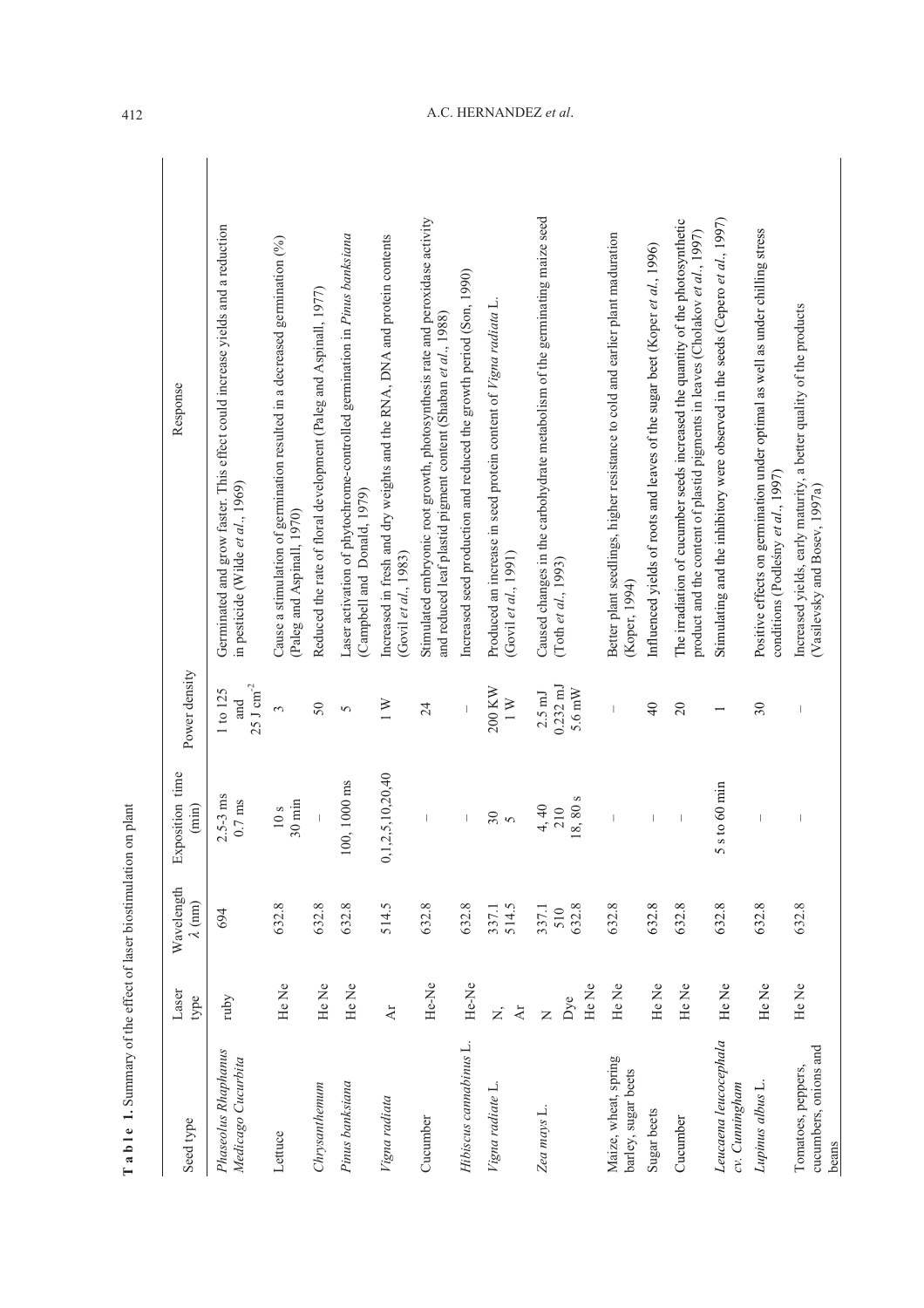| Seed type                                 | Laser<br>type | Wavelength<br>$\lambda$ (nm) | time<br>Exposition<br>$(\min)$ | Power density                           | Response                                                                                                                                                                                                          |
|-------------------------------------------|---------------|------------------------------|--------------------------------|-----------------------------------------|-------------------------------------------------------------------------------------------------------------------------------------------------------------------------------------------------------------------|
| Wheat                                     | He Ne         | 632.8                        |                                | $\, {\rm mJ \, cm}^{-2}$<br>$4x10^{-3}$ | Effect on morphological characters determining the cereal yield:<br>length and density of ear (Drozd et $al$ , 1999)                                                                                              |
| Soybean (Glycine max L. He-Ne<br>Merrill) |               | 632.8                        | 1,3,6 and 10                   | 7.3                                     | Reductied the number of seed-borne fungi and germination was increased<br>(Ouf and Abdel-Hady, 1999)                                                                                                              |
| Spring barley                             | He-Ne         | 632.8                        | 30,60,90                       | $1\ \mathrm{mW\ cm}^{2}$                | Induced biostimulation effect on the yield parameters (Rybiński, 2000)                                                                                                                                            |
| Synechococcus cedrorum YAG:Nd             |               | 532                          | Time: 2,5,15<br>Pulse 10 ns    | 15 kW                                   | Changes in the fluorescence spectra of phytoplankton (Tsipenyu and Dimitry, 2000)                                                                                                                                 |
| Cucumber                                  | As Al Ga      | 660                          | 30s                            | 30                                      | Increased growth (Hernandez et al., 2001)                                                                                                                                                                         |
| Wild grasses                              | He-Ne         | 632.8                        | 5,30                           | $\equiv$                                | Positive effect on the callus producing capacity of tissues of wild grasses (Salyaev et al., 2001a)                                                                                                               |
| Wheat Callus Culture                      | He-Ne         | 632.8                        | $\overline{5}$                 | $\overline{2}$                          | Affected morphogenetic processes in cultured tissues of higher plants (Salyaev et al., 2001b)                                                                                                                     |
| Triticale seeds of Gabo<br>and Migo cv.   |               |                              |                                |                                         | but to a lesser extent of K and Ca; Mg level decreased (Truchlinski et al., 2002b)<br>Caused the increase of mineral element contents, notably that of Na, Zn and Fe,                                             |
| Bean Vicia faba L.                        | He-Ne         | 632.8                        | 5                              |                                         | 5.43 mW cm <sup>-2</sup> Positive physiological effect on the growth of UV-B-damaged plants (Qi et al., 2002)                                                                                                     |
| Triticum aestivum                         | He-Ne         | 632.8                        | $\sim$                         | $5\ \mathrm{mW}\ \mathrm{mm}^{-2}$      | The results indicated that the content of endonuclease sensitive sites was reduced<br>(Rong et al., 2002)                                                                                                         |
| Winter triticale                          | He Ne         | 632                          | 1,15                           | 24                                      | The number of callus obtained per 100 plated anthers indicated a biostimulating activity<br>(Katańska et al., 2003)                                                                                               |
| Wheat                                     | AsAlGa        | 650                          | $60$ sec                       | 30                                      | Stomatal density was diminished as consequence of seed laser irradiation. The seedling growth<br>and morphology were modified as result of seed irradiation (Benavides-Mendoza et al, 2003)                       |
| Hordeum vulgare L.<br>Barley              | He-Ne         | 632                          | 60,180                         |                                         | Influenced the area of two uppermost leaves as well as theirs photosynthetic activity expressed<br>by the photosynthetic rate, transpiration rate and coefficient of water use (Rybiński and<br>Garczyński, 2004) |
| Wheat (Rysa, Mobela)                      | He-Ne         | 632.8                        | 0.1 s                          | $4 \text{mW cm}^{-2}$                   | Increased the strength and energy of germination, and in the intensity<br>of germinating seeds respiration (Makarska et al., 2004)                                                                                |
| Oat                                       |               | 670                          | $1, 4 \text{ min}$             | 200                                     | increased germination capacity (Drozd et al., 2004)                                                                                                                                                               |
| Wheat and maize                           | diode         | 630                          |                                | 20                                      | Decreased photosynthesis intensity (Dinoev et al., 2004)                                                                                                                                                          |
|                                           |               |                              |                                |                                         |                                                                                                                                                                                                                   |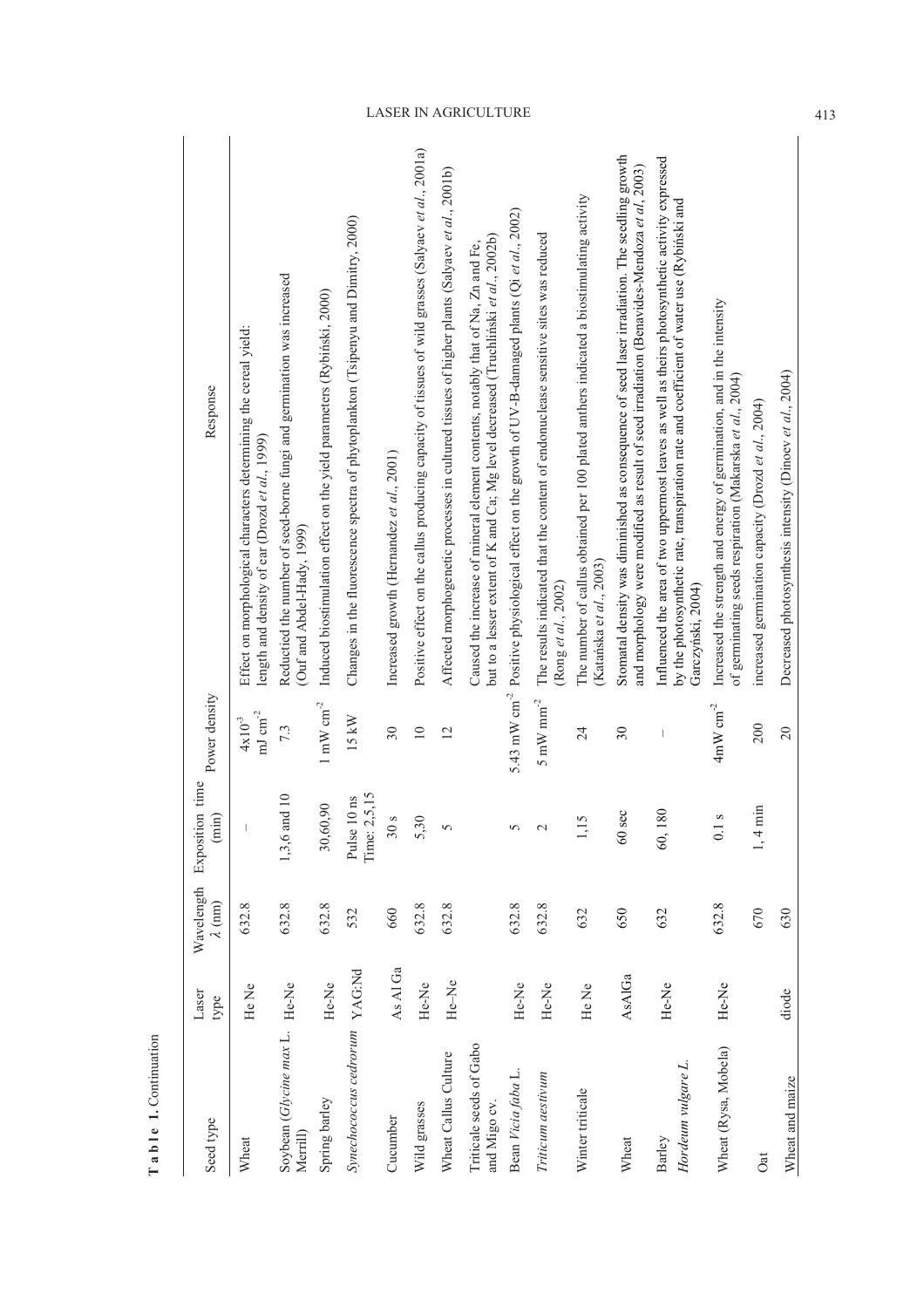| Seed type                       | Laser<br>type      | Wavelength<br>$\lambda$ (nm) | Exposition time<br>(min)                                      | Power density                                                      | Response                                                                                                                                                                                                                    |
|---------------------------------|--------------------|------------------------------|---------------------------------------------------------------|--------------------------------------------------------------------|-----------------------------------------------------------------------------------------------------------------------------------------------------------------------------------------------------------------------------|
| Trifolium pratense L.           | He-Ne              | 632                          | S<br>0.1                                                      | $6\text{ }\mathrm{mW}\text{ }\mathrm{cm}^{\text{-2}}$<br>$0,3$ and | Fungi of the Alternaria (Alternaria alternata) type had the highest share in the seed inhabitation.<br>The Phoma and Penicillium strains were eliminated by laser irradiation (Wilczek et al., 2004)                        |
| Isatis indigotica<br>Fort seeds | He-Ne              | 632.8                        | $\gamma$                                                      | 5.23 mW $cm^{-2}$                                                  | Can improve the inner energy of seeds, lead to an enhancement of cotyledon enzymes,<br>and speed up the metabolism of the cell, resulting in significantly increased biophoton<br>emission (Chen et al., 2005b)             |
| B. napus                        | He-Ne              | 632                          | 30,60,90,120                                                  | 24                                                                 | Can be used in breeding and high quality seed production of winter rapeseed<br>(Starzycki et al., 2005)                                                                                                                     |
| Medicago sativa L.              | He-Ne              | 632                          | S<br>$\overline{0}$                                           | 3 and 6 mW $cm2$                                                   | Laser treatment significantly decreased the percentage of those seeds infected with fungi<br>(Wilczek, 2005b)                                                                                                               |
| Carrot, radish, cress           |                    | 532, 526                     |                                                               | ${}^{\circ}$                                                       | Activated seeds in such a way that the total biomass (Sommer and Franke, 2006)                                                                                                                                              |
| Medicago sativa L.              | He Ne              | 632.8                        | and<br>5-times<br>S<br>$0.1\,$<br>$1-3-$                      | $\overline{4}$                                                     | Laser stimulation resulted in growth of the number of shoots per 1 m <sup>2</sup> and the yields<br>of green and dry matter (Dziwulska et al., 2006)                                                                        |
| Wheat (Jantar)                  | semicon-<br>ductor |                              |                                                               | $50 \:\rm mW~cm^{-2}$                                              | Showed positive changes in the germination energy at the 7th day (Dinoev, 2006)                                                                                                                                             |
| Cotton                          | He-Ne              |                              | S<br>$1x\ 10^{-3}$                                            | $\overline{20}$                                                    | found on the rate of growth of high stem of plants and flowering dynamic of testing cultivars<br>Not influence the proceeding of plant development stages. A stimulation effect has been<br>(Delibaltova and Ivanova, 2006) |
| Zea mays L.                     | As Al Ga           | 660                          | 30,60,120,180,3<br>00,600                                     | $30\,$                                                             | The laser seed irradiation significantly increased the seed vigour (Hernandez et al., 2006)                                                                                                                                 |
| Medicago sativa L.              | He Ne              | 632.8                        | s,<br>20                                                      | $\overline{40}$                                                    | The number of seeds germinating normally increased and hard seeds decreased upon laser<br>stimulation (Dziwulska, 2006)                                                                                                     |
| Weed species                    | diode              | 532,810                      | 250,500,1000,<br>2000,3000 ms<br>1260,2500 ms<br>160,320.640, | 5W, 90W                                                            | Method of physical weed control (Mathiassen et al., 2006)                                                                                                                                                                   |
| Wheat                           | He Ne              | 632.8                        |                                                               | $\overline{40}$                                                    | Only small growth in the winter wheat grain yield (Wesołowski and Cierpiała, 2006)                                                                                                                                          |
| Bare-grained oat                | semicon-<br>ductor |                              | J.                                                            | 200                                                                | Induced significant stimulation of coleoptiles length (Drozd and Szajsner, 2007)                                                                                                                                            |
| Trifolium pratense L.           | He Ne              | 632.4                        | S<br>0.1                                                      | $\frac{4}{0}$                                                      | Increased lignin concentration in fibre along with potassium; mineral ash in fibre<br>and content of crude fibre in plants were decreased (Cwintal and Wilczek, 2007)                                                       |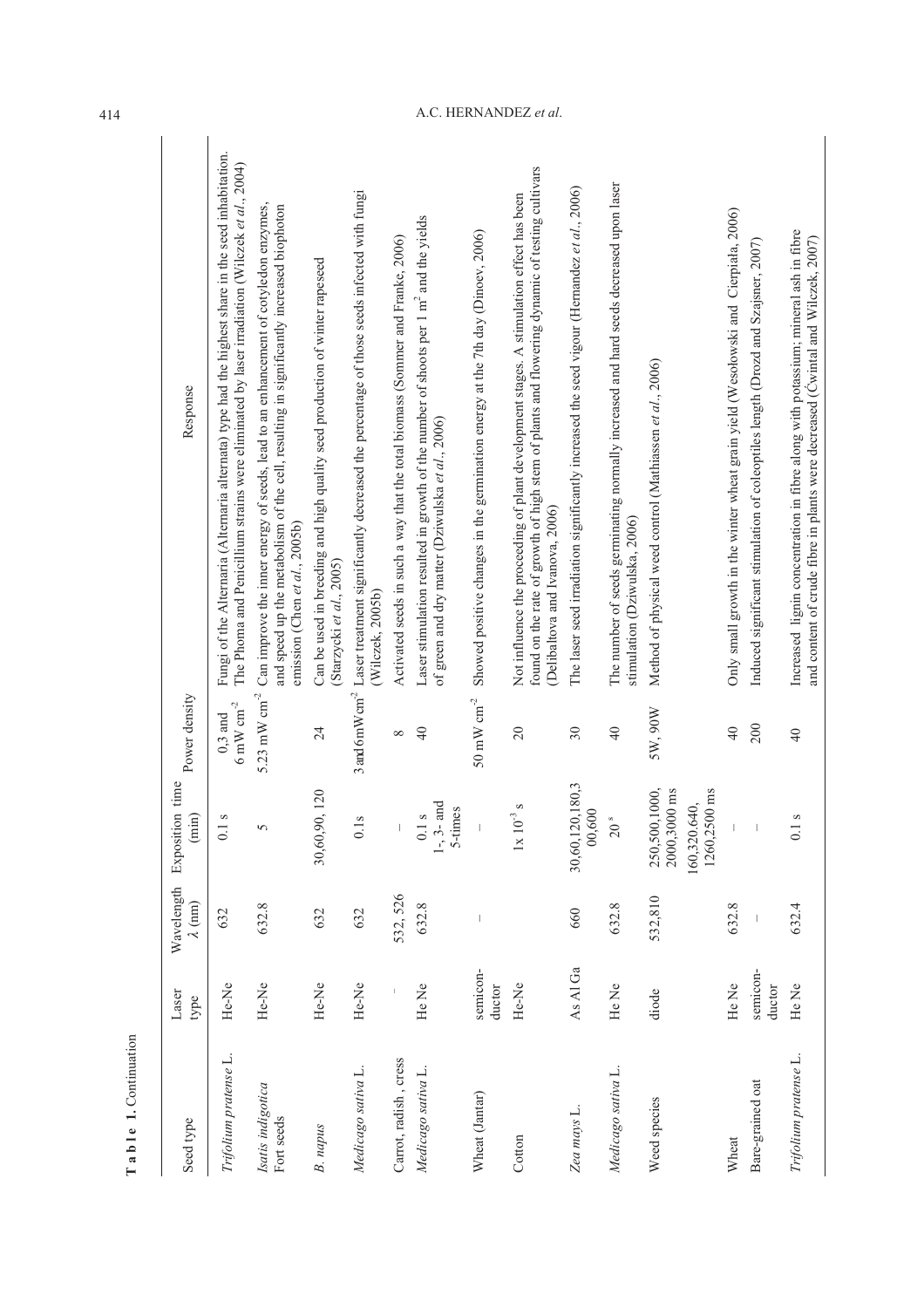| Seed type                               | Laser<br>type    | Wavelength<br>$\lambda$ (nm) | Exposition time<br>(imin)                    | Power density                              | Response                                                                                                                                                         |
|-----------------------------------------|------------------|------------------------------|----------------------------------------------|--------------------------------------------|------------------------------------------------------------------------------------------------------------------------------------------------------------------|
| Zea mays L.                             | $L$ vov- $l$     | 632.8                        | $25$ ms                                      | 50                                         | Decreases the microviscosity of aqueous medium and accelerates the motions of water<br>and spin probe molecules (Samuilov and Garifullina, 2007)                 |
| Medicago sativa L.                      | He Ne            | 632.8                        | $\dot{\circ}$                                | I                                          | Not were significant differentiate in the alfalfa dry matter yield (Cwintal and Olszewski, 2007)                                                                 |
| Miscanthus x giganteus<br>plants        | He-Ne            |                              | 60,90<br>30, 45,                             | 24                                         | Not observed any clear laser effect on the number of regenerated calli (Głowacka et al., 2007)                                                                   |
| Wheat                                   | SC               | 650                          |                                              |                                            | 3.97 mW cm <sup>-2</sup> Had the capability to protect plants from UV-B-induced DNA damage (Qiu et al., 2007)                                                    |
| Suchi                                   | AsAlGa           | 650                          | S<br>30                                      | $\overline{30}$                            | The seedling growth and morphology were modified as result of seed irradiation<br>(Benavides et al., 2003)                                                       |
| Chinese pine seeds<br>(Shaanxi)         | He-Ne            | 632.8                        | 40, 60 and 100 s                             | 10.8                                       | Enhancement of seed vigor (germination rapidness, root system expansion, and of fresh<br>seedling mass (Jun Lin, 2007)                                           |
| Triticum aestivum L.                    | He-Ne            | 632.8                        |                                              | $\supseteq$                                | Changed the structure of the lipid matrix (Salyaev et al., 2008)                                                                                                 |
| Triticum aestivum L.                    | He-Ne            | 632.8                        | 180, 600, 1200,<br>0, 310, 30, 60,<br>1800 s | $\rm mW~cm^{-2}$<br>5.23                   | The biochemistry and physiology metabolisms of the plants pretreated with laser were<br>accelerated (Abu-Elsaoud et al., 2008)                                   |
| Perennial ryegrass seeds,<br>Solen c.v. | green<br>red,    | 532,660                      | S<br>$30\,$                                  | 21.9mW<br>5mW                              | Some macroelements: phosphorus, potassium, magnesium or sodium were larger<br>(Grygierzec, 2008)                                                                 |
| Isatis indigotica<br>(Brassicacae)      | He-Ne            | 633                          |                                              |                                            | 5.23 mW cm <sup>-2</sup> Can raise the enzymes activities, acceleration plant physiological mechanism<br>and increased plant growth exposed to UV-B (Chen, 2008) |
| Pueraria phaseoloides                   | red              |                              | and 15<br>1, 5, 10                           | 1, 5, 10<br>and 15                         | Increased the numeric value of the seed germination percentage (Gonzalez et al., 2008)                                                                           |
| Echinochloa crusgalli                   | $\overline{O}_2$ | 10,600,940                   | S                                            |                                            | Effective weed control was found to be possible by irradiating the meristems<br>(Wöltjen et al., $2008$ )                                                        |
| Nicotiana tabacum                       | diode            |                              | S<br>$\mathbf 2$                             |                                            |                                                                                                                                                                  |
| Raphanus dativus L.                     | He Ne            | 632.8                        |                                              |                                            | 4, 2 mW cm <sup>-2</sup> Accelerated the germination (Muszyński and Gładyszewska, 2008)                                                                          |
| Triticum aestivum L.                    | AsAlGa           | 850                          | 15, 30, 60, 120 s                            | $12.5, 25, 50,$<br>100 mW cm <sup>-2</sup> | Biostimulated growth (Hernández et al., 2008b)                                                                                                                   |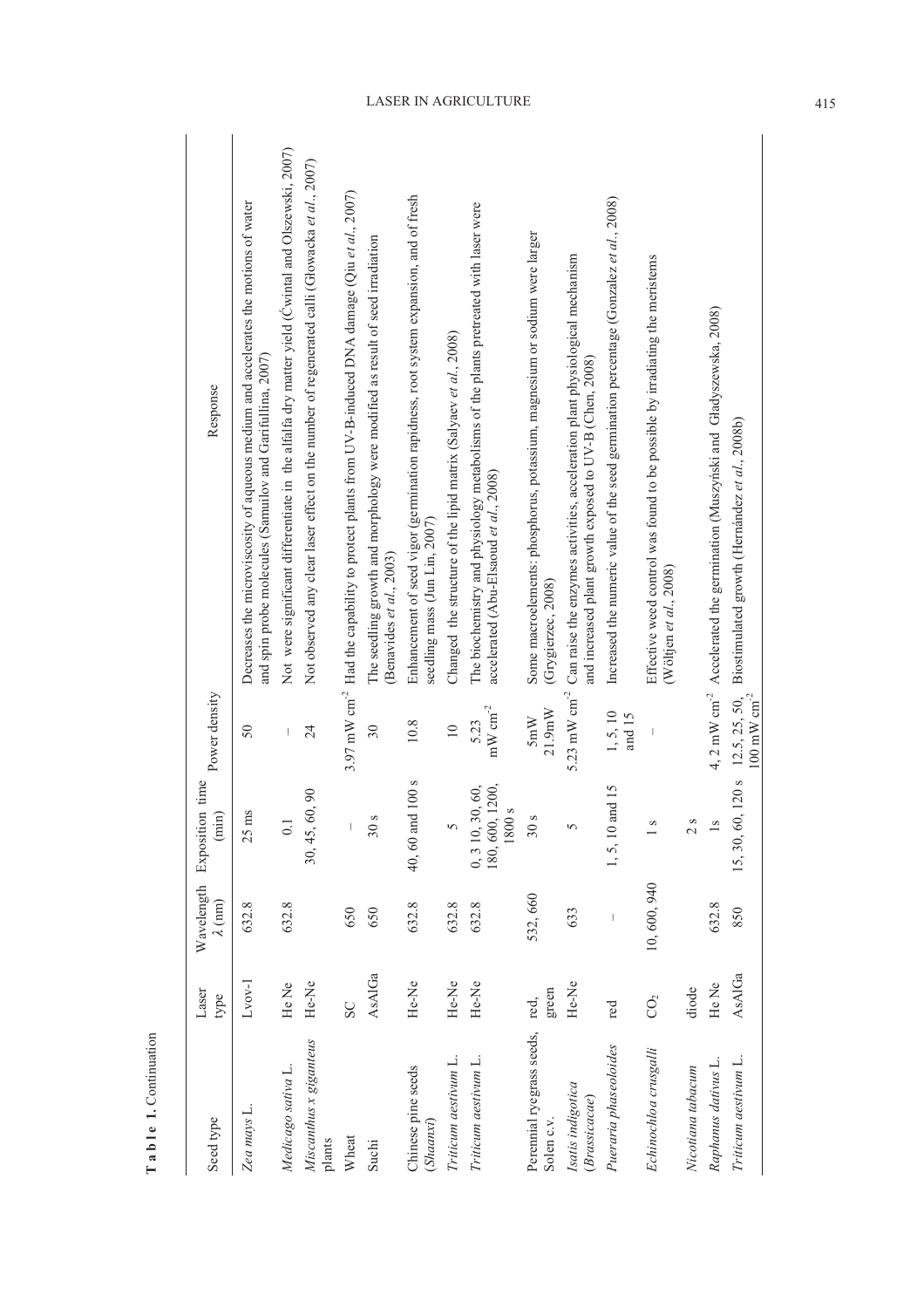| Seed type                                | Laser<br>type                 | $\lambda$ (nm)      | Wavelength Exposition time<br>$(\min)$ | Power density                                                  | Response                                                                                                                                                                                                              |
|------------------------------------------|-------------------------------|---------------------|----------------------------------------|----------------------------------------------------------------|-----------------------------------------------------------------------------------------------------------------------------------------------------------------------------------------------------------------------|
| Feoniculum vulgare Mill.<br>Fennel       | He-Ne                         | 632.8               | 20<br>5,10,                            | $\overline{10}$                                                | Increased the nitrogen content which led to increase in protein which needs to cover<br>the increase of plant organs (Osman et al., 2009)                                                                             |
| Zea mays L.                              | diode                         | 650                 | S<br>$20$                              | 27.4                                                           | Negative biostimulation for seedling emergence percentage, seedling emergence rate<br>and chlorophyll a content was observed (Hernandez et al., 2009)                                                                 |
| Pimpinella anisum and<br>Cuminum cyminum | He Ne                         | 632.8               | 5, 10, 20                              | $95~\mathrm{mW~cm}^{2}$                                        | affect the growth and the essential oil in cumin and anise plants (Tobgy et al., 2009)<br>Effect by enhancement the growth of the anise and cumin plants which already                                                |
| Isatis indigotica<br>(Brassicacae)       | He-Ne                         | 633                 | 5                                      |                                                                | 5.23 mW mm <sup>-2</sup> These results suggest that laser radiation has an active function in repairing<br>UV-B-induced lesions in seedlings (Chen, 2009)                                                             |
| Trifolium pratense L.                    | He Ne                         | 632.4               | S<br>$\overline{0}$ .                  | $\overline{40}$                                                | Increased the germination energy of red clover and the share of normally germinating<br>seeds, while decreasing the % of hard seeds. It had no significant influence<br>on germinating ability (Cwintal et al., 2010) |
| Brassica napus L.                        | Nd:YAG,<br>diode, IF<br>diode | and 980<br>532, 632 | 3                                      | and $250$<br>75, 110                                           | Showed positive changes in the proline content. Can be useful for improving rapeseed yield in<br>the field conditions, especially in those regions where salinity occurs (Ashrafijou et al., 2010)                    |
| Vicia faba L.                            | He-Ne, D                      | 632.2,<br>650       | 5                                      | $30\,$<br>30                                                   | A combination of g-irradiation and He-Ne or diode laser, a marked increase<br>in glutathione content was found and was more pronounced than that<br>of gamma irradiation alone (Aly and Hossam, 2010)                 |
| Acacia farnesiana L.                     | He Ne                         |                     | and 9<br>1, 3, 5, 7                    | $1.70~\mathrm{W~cm}^{-2}$<br>0.03, 0.20,<br>0.61, 1.14,<br>and | Significantly affected germination indices when compared with control seeds<br>(Soliman and Harith, 2010)                                                                                                             |
| Helianthus annuus L.                     | He Ne                         | 632.8               |                                        | 100, 300,<br>$500 \text{ mJ}$                                  | of amylases and proteases, which ultimately increased seed germination (Perveen et al., 2010)<br>Incremented internal energy due to laser pre-sowing seed treatment increased the activities                          |
| Triticumaestivum L.                      | CO <sub>2</sub>               | 10600               | S<br>300                               | $20~\mathrm{mW}$ $\mathrm{mm}^{\text{-2}}$                     | of signal systems as well as enzymatic and non enzymatic defense systems (Chen et al., 2010)<br>Enhances physiological tolerance of wheat seedlings improving the physiological metabolism                            |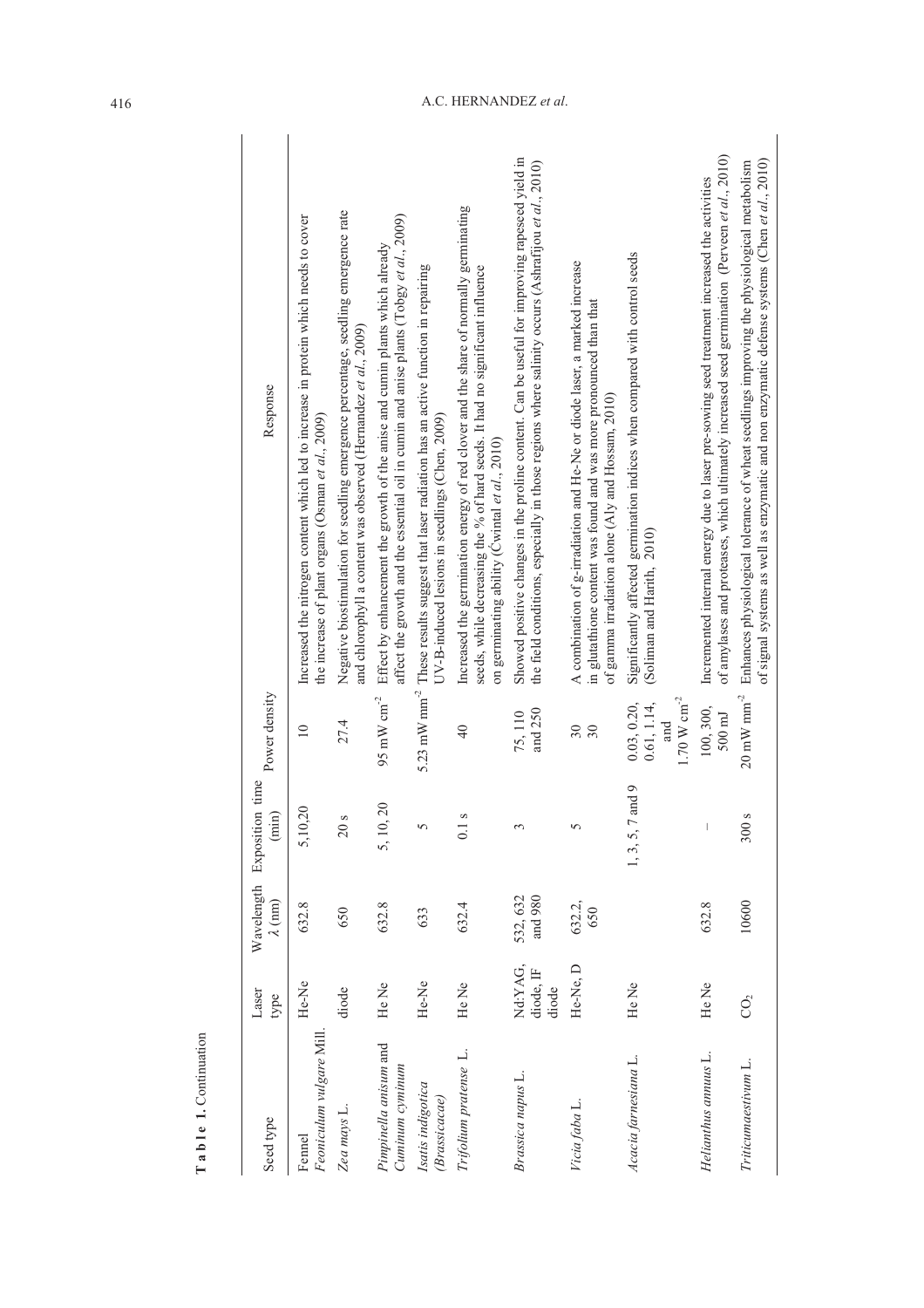et al. (2010) showed the effect of CO<sub>2</sub> laser pretreatment of wheat seeds on the physiological tolerance of seedlings to chilling stress. The experiment of Starzycki *et al*. (2005) pointed to the laser light as a physical factor enhancing rapeseed resistance to blackleg disease.

On the other hand, treatment with laser light has been reported in the literature also in combination with other treatments such as gamma rays or electromagnetic field. Such combinations influence photosynthesis, dry matter and crude protein (Cholakov and Petkova, 2002; Sujak *et al*., 2009). Figure 2 illustrates the potential applications of laser light in the agricultural sector according to the literature review.

Table 1 presents a list of several effects that can be found in the literature, product of various scientific activities in the world.

### **CONCLUSIONS**

1. Although the mechanisms of laser biostimulation have not been understood entirely, the application of this phenomenon in the agricultural sector could have a wide range of practical applications for farmers and seed industry.

2. The type of laser used will depend on the technical characteristics and cost.

3. The effects of laser irradiation for biostimulation can be positive, negative, or none.

4. It is necessary to investigate the parameters of laser light irradiation to produce favourable effects of biostimulation conditions according to the seed itself and environmental conditions.

### **REFERENCES**

- **Abu-Elsaoud Abdelghafar M., Tuleukhanov Sultan T., and Abdel-Kader Dina Z., 2008**. Effect of infra-red on wheat germination. Int. J. Agric. Res., 3, 433-438.
- **Aladjadjiyan A., 2007a.** The use of physical methods for plant growing stimulation in Bulgaria. J. Central Eur. Agric., 8, 3, 369-380.
- **Aladjadjiyan A., 2007b.** Case studies in food safety and environmental health integrating safety and environmental knowledge into food studies towards european sustainable development. Chemistry Materials Sci., 6, 69-74.
- **Aladjadjiyan A. and Kakanakova A., 2008.** Physical methods in agro-food chain. J. Central Eur. Agric., 9, 789-794.
- **Aly A.A. and Hossam E.S., 2010.** Influence of ionizing irradiation on the antioxidant enzymes of *Vicia faba* L. Grasas y Aceites, 61, 288-294.
- **Anghel S., Stänescu C., Giosanu D., Fleancub M., and Iorga-Simän I., 2001.** Laser effects on the growth and photosynthesis process in mustard plants (*Sinapis alba*). Proc. SPIE 6th Conf. Optics. September 4-7, Bucharest, Romania.
- **Anisimov A., Vorob´ev V., and Zuikov A., 1997.** The influence of laser radiation on the velocity of rotational motion of protoplasm in elodea cells. Laser Physics, 7, 1132-1137.
- **Ashrafijou M., Sadat Noori S.A., Izadi Darbandi A., and Saghafi S., 2010**. Effect of salinity and radiation on proline

accumulation in seeds of canola (*Brassica napus* L.). Plant Soil Environ., 56, 312-317.

- **Banerjee R. and Batschauer A., 2005.** Plant blue-light receptors. Planta, 220, 498-502.
- **Bel'skii A.I. and Mazulenko N.N., 1984**. Effects of presowing treatment of barley seeds on the incidence of fungal diseases on the plants. Mikologiya-Fitopatologiya, 18, 312-316.
- **Benavides M.A., Garnica S.J., Michtchenko A., Hernández Aguilar C., Ramírez R.H., Hernández D.J., and Robledo T.V., 2003.** Stress response and growth in seedlings developed from seeds irradiated with low intensity laser (in Spanish). Agrofaz, 3, 269-272.
- **Bessis M., Gires F., Mayer G., and Normarski G., 1962**. Irradiation des organites cellulaires á l'aide d'un laser á rubis. G. R. Acad. Sci., 225, 1010-1012.
- **Bielozierskich M.P. and Zolotariewa T.A., 1981.** Laser treatment of seeds (in Russian). Sugar Beet, 2, 32-33.
- **Borthwick H.A., Hendricks S.B., and Parker M.W., 1948.** Action spectrum for photoperiodic control of floral initiation of long-day plant winter barley (*Hordeum vulgare* L.). Bot. Gaz, 110, 103-118.
- **Borthwick H.A., Hendricks S.B., and Parker M.W., 1951.** Action spectrum for inhibition of stem growth in dark-grown seedlings of albino and nonalbino barley (*Hordeum vulgare* L.). Bot. Gaz, 113, 95-105**.**
- **Borthwick H.A., Hendricks S.B., and Parker M.W., 1952a.** The reaction controlling floral initiation. Proc. Nat. Acad. Sci., 38, 929-934**.**
- **Borthwick H.A., Hendricks S.B., Parker M.W., Toole E.H., and Toole V.K., 1952b.** A reversible photoreaction controlling seed germination. Proc. Nat. Acad. Sci., 38, 662-66.
- **Bouly J.P., Schleicher E., Dionisio Sese M., Vandenbussche F., Straeten D.V., Bakrim N., Meier S., Batschaer A., Galland P., Bittl R., and Ahmad M., 2007.**Cryptochrome blue light photoreceptors are activated through interconversion of flavin redox states. J. Biol. Chem., 282, 9383-9391.
- **Braga R.A., InácioM., Dal Fabbro, Borem FlávioM., Rabelo G., Arizaga R., Hector J.R., and Trivi M., 2003.** Assessment of seed viability by laser speckle techniques. Biosys. Eng., 86, 287-294.
- **Briggs W.R. and Olney M.A., 2001.** Photoreceptors in plant photomorphogenesis to date five phytochromes, two cryptochromes, one phototropin, and one superchrome. Plant Physiol., 125, 85-88.
- **Butler W.L., 1982.** Sterling Hendricks: a molecular plant physiologist. Plant Physiol., 70, 1-3.
- **Butler W.L., Lane H.C., and Siegelman H.W., 1963.** Nonphotochemical transformations of phytochrome *in vivo*. Plant Physiol., 38, 514-519.
- **Campbell R.A. and Donald J.D., 1979.** Laser activation of phytochrome-controlled germination in *Pinus banksiana*. Canadian J. Forest Res. 9, 522-524.
- **Casal J.J. and Yanosvsky M.J., 2005.** Regulation of gene expression by light. Int. J. Dev. Biol., 49, 501-511.
- **Cepero L., Martín G., Mesa A.R., and Castro P., 1997**. Effect of He-Ne laser radiation on seeds of *Leucaena leuco-cephalad* cv. Cunn (in Spanish). Pastos y Forraje, 20, 125-131.
- **Chen M., Chory J., and Fankhauser C., 2004.** Light signal transduction in higher plants. Ann. Rev. Genet., 38, 87-117.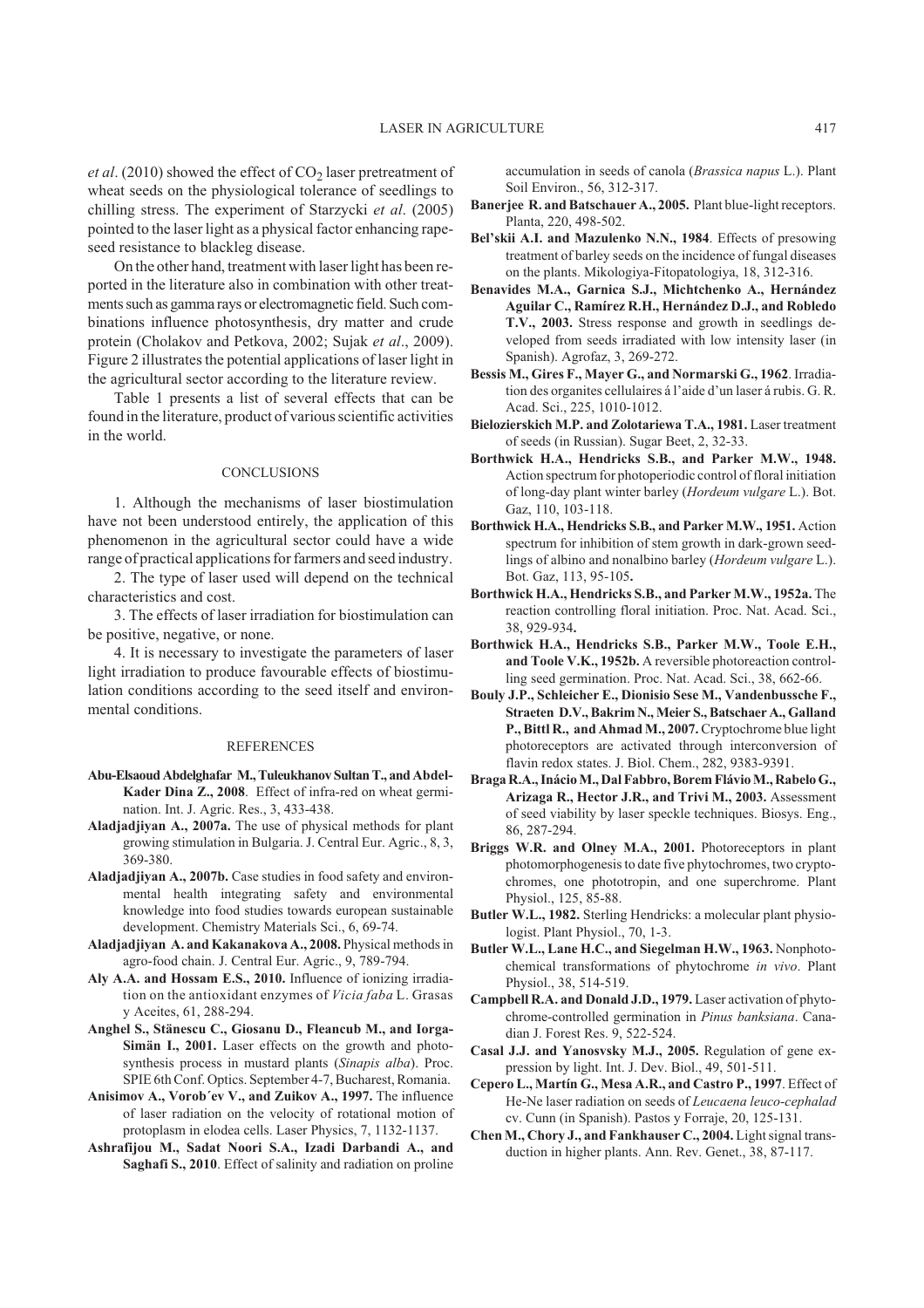- **Chen Y.P., 2008.** *Isatis indigotica* seedlings derived from laser stimulated seeds showed improved resistance to elevated UV-B. Plant Growth Reg., 55, 73-79.
- **Chen Y.P., 2009.** Response of antioxidant defense system to laser radiation apical meristem of *Isatis indigotica* seedlings exposed to UV-B. Plant Sign. Beh., 4, 571-573.
- **Chen Y.P., Jia J.F., and Yue M., 2010.** Effect of  $CO<sub>2</sub>$  laser radiation on physiological tolerance of wheat seedlings exposed to chilling stress. Photochem. Photobiol., 86, 600-605.
- **Chen Y.P., Liu Y.J., Wang X.L., Ren Z.Y., and Yue M., 2005a.** Effect of microwave and He-Ne laser on enzyme activity and biophoton emission of *Isatis indigotica*. Acta Botanica Sinica, 47, 849-855.
- **Chen Y.P., Yue M., and Wang X.L., 2005b.** Influence of He-Ne laser irradiation on seeds thermodynamic parameters and seedlings growth of *Isatis indigotica*. Plant Sci., 168, 601-606**.**
- **Cholakov D. and Petkova V., 2002.** Morphological and physiological characteristics of seedlings caused by laser and gamma irradiation of cucumber seeds. Acta Hort., 579, 285-288.
- **Cholakov D., Uzunov N., and Meranzova R., 1997.** The effect of the helium-neon laser irradiation of cucumber seeds on the physiological characters of plants grown under water stress conditions. Acta Hort., 462, 777-782.
- **Cruz O.A., Hernandez A.C., Ivanov R., Carballo C.A.,** Martínez O.E., and Mitchenko A., 2006. Determination of the optical absortion coefficients on maize seeds using photoacoustic spectroscopy. Proc. 26th Nat. Cong. Mexican Society of Surface Science, Technology and Materials. September 25-29, Puebla, Pue, Mexico.
- **Æwintal M. and Olszewski J., 2007**. Influence of pre-sowing laser stimulation of seeds on photosynthesis and transpiration intensity and on yielding of alfalfa (in Polish). Acta Agrophysica, 147, 345-352.
- **Æwintal M., Sowa P., and Goliasz S., 2010.** Influence of microelements (B, Mo) and laser stimulation on sowing value of red clover seeds (in Polish). Acta Agrophysica, 177, 65-76.
- Æ**wintal M. and Wilczek M., 2007**. Quality of diploid and tetraploid red clover depending on pre-sowing laser stimulation of seeds (in Polish). Acta Agrophysica, 151, 31-46.
- **Delibaltova V. and Ivanova R., 2006.** Impact of the pre-sowing irradiation of seeds by He-Ne laser on the dynamics of development of cotton varieties. J. Environ. Prot. Ecol., 7, 909-917.
- **Dinoev S., 2006**. Laser a controlled assistant in agriculture. Problems Eng. Cybernetics Robotics, 56, 86-91.
- **Dinoev S., Antonov M., and Stoyanov T., 2004.** Spectral impact of low-power laser radiation on wheat and maize parameters. Problems Eng. Cybernetics Robotics, 54, 74-85.
- **Dobrowolski J.W., Warchalewski T., Smyk E., Ró¿ycki B., and Barabasz W., 1997.** Experiments on the influence of laser light on some biological elements of the natural environment. Environ. Manag. Health, 8, 136-141.
- **Domínguez P.A., Hernández A.C., Cruz O.A., Briseño T.B.R., Sánchez S.F., Martínez O.E., and Valcarcel J.P., 2009.** Evaluation of wheat and maize sedes by photoacoustic Microscopy. Int. J. Thermophysics, 30, 2036-2043.
- **Dominguez P.A., Hernandez A.C., Cruz O.A., Ivanov R., Carballo C.A., Zepeda B.R., and Martínez O.E., 2010a.** Influences of the electromagnetic field in maize seed vigor (in Spanish). Revista Fitotecnia Mexicana, 33(2), 183-188.
- **Domínguez P.A., Hernandez A.C., Cruz O.A., and Martínez O.E., 2010b.** Thermal difussivity of endosperm from termal imaging of maize seed obtained for photopiroelectric microscopy. 1st Mediterranean Int. Workshop Photoacoustic and Photothermal Phenomena, July 11-18, Erice-Sicily, Italy.
- **Domínguez P.A., Hernández A.C., Cruz O.A., Martínez O.E., and Ayala M.E., 2010c.** Characterization of seeds with different moisture content by photo-acoustic microscopy. J. Physics, Conf. Series, 214, 1-4.
- **Drozd D. and Szajsner H., 1999.** Influence of pre-sowing laser radiation on spring wheat characters. Int. Agrophysics, 13, 79-85.
- **Drozd D. and Szajsner H., 2007.** Effect of application of pre-sowing laser stimulation on bare-grained oat genotypes (in Polish). Acta Agrophysica, 148, 583-589.
- **Drozd D., Szajsner H., Bieniek J., and Banasiak J., 2004**. Influence of laser biostimulation on germination capacity and seedling characteristics in oat cultivars (in Polish). Acta Agrophysica, 112, 637-643.
- **Durkova E., 1993.** The activity of wheat grains and the effect of laser radiation. Acta Phytotechnol., 49, 59-66.
- **Dziwulska A., 2006.** Effects of pre-sowing laser stimulation on sowing value of lucerne seeds. Acta Sci. Pol., Technica Agraria, 5, 27-36.
- Dziwulska A., Wilczek M., and Ćwintal M., 2006. Effect of laser stimulation on crop yield of alfalfa and hybrid alfalfa studied in years of full land use (in Polish). Acta Agrophysica, 133, 327-336.
- **Einstein A., 1917.** Zur Quantentheorie der strahlung. Physik Z., 18, 121-128.
- **Gao Bo, Canbang Zhang, He Li, Lifei Lin, Rui Zhang, Tengfei Zhou, Jiajin Tian, and Jucheng Zhang, 2008.** A preliminary physiological and biochemical study on He-Ne laser mutation breeding of *Erigeron breviscapus*. Proc. SPIE 7th Int. Conf. Photonics and Imaging in Biology and Medicine. November 24, Wuhan, China.
- Gładyszewska B., 2006. Pre-sowing laser biostimulation of cereal grains. Techn. Sci., 6, 33-38.
- **G³adyszewska B., Kornas-Czuczwar B., Koper R., and Lipski S., 1998**. Theoretical and practical aspects of pre-sowing laser bio-stimulation of the seeds. Inżynieria Rolnicza, 2, 21-29.
- Głowacka K., Rybiński W., and Jeżowski S., 2007. Regeneration of *Miscanthus x giganteus calli* with use of stimulation effect of He-Ne laser light (in Polish). Acta Agrophysica, 151, 79-88.
- **Golovatskaya I.F., 2005.** The role of cryptochrome 1 and phytochromes in the control of plant photomorphogenetic responses to green light. Russian J. Plant Physiol., 52, 724-730.
- **González S., Fortes D., and Herrera R.S., 2008**. Effect of different doses of laser radiation on the germination of kudzu (*Pueraria phaseoloides*) seeds. Technical note. Cuban J. Agric. Sci., 42, 91-93.
- **Govil S.R., Agrawal D.C., Rai K.P., and Thakur S.N., 1983.** Argon+ laser seed treatment of *Vigna radiata* L. seedlings. Proc. Indian Nat. Sci. Acad., 49, 719-721.
- **Govil S.R., Agrawal D.C., Rai K.P., and Thakur S.N., 1985**. Growth responses of *Vigna radiata* seeds to laser irradiation in the UV-A region. Physiol. Plant, 63, 133-134.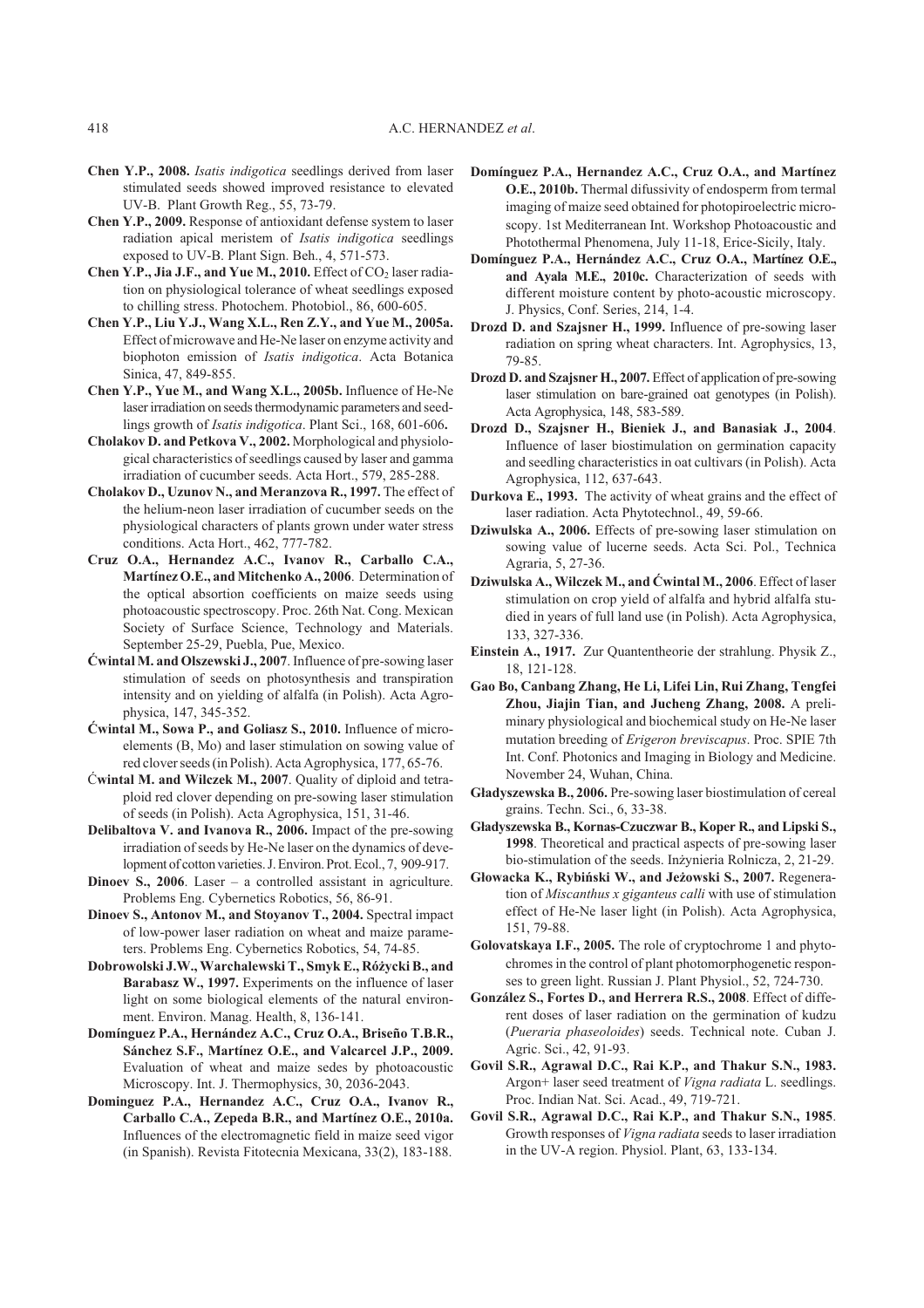- **Govil S.R., Agrawal D.C., Rai K.P., and Thakur S.N., 1991**. Physiological responses of *Vigna radiata* L. to nitrogen and argon + laser irradiation. Indian J. Plant Physiol., 34, 72-76.
- **Grygierzec B., 2008.** Macroelement content in pasture sward under-sown with perennial ryegrass irradiated with diode and laser. Ecolog. Chem. Eng., A, 15, 65-70.
- **Han Y.J., Song P.S., and Kim J. II., 2007**. Phytochrome-mediated photomorphogenesis in plants. J. Plant Biol., 50, 230-240.
- **Hendricks S.B. and Borthwick H.A., 1966.** The function of phytochrome in regulation of plant growth. Proc. Nat. Acad. Sci., 58, 2125-2130.
- **Hernandez A.C., 2005**. Effects of the low intensity laser irradiation on the mycoflora content in corn seeds. Proc. 1st Int. Conf. Applied Electromagnetics. June 19-23, Santiago de Cuba, Cuba.
- Hernández A.C., Carballo A.C., Artola A., and Michtchenko A., **2004.** Laser irradiation effects on Maize seed vigour. Proc. ISTA Symp. Towards the Future in Seed Production, Evolution and Improvement. May 17-19, Budapest, Hungary.
- Hernandez A.C., Carballo A.C., Artola A., and Michtchenko A., **2006.** Laser irradiation effects on maize seed field performance. Seed Sci. Technol., 34, 193-197.
- **Hernandez A.C., Carballo A.C., Cruz O.A., Ivanov R., and Dominguez A.P., 2008a.** The carotenoid content in seedlings of maize seeds irradiated by a 650 nm diode laser: Qualitative photoacoustic study. Eur. Physical J. Special Topics, 153, 515-518.
- **Hernandez A.C., Mezzalama M., Lozano N., Cruz O.A., Martinez E., Ivanov R., and Domínguez A.P., 2008b.** Optical absorption coefficient of laser irradiated wheat seeds determined by photoacoustic spectroscopy. Eur. Physical J. Special Topics, 153, 519-522.
- **Hernández A.C., Carballo A.C., Cruz O.A., Ivanov R., San Martin E., and Michtchenko A., 2005.** Photoacoustic spectroscopy applied to the study of the influence of laser irradiation on corn seeds. J. Physique, IV, 125, 853-855.
- **Hernandez A.C., Carballo C.A., and Domínguez P.A., 2007a.** Effects produced by magnetic treatment to the maize seed (in Spanish). Tecnología Química, 4, 115-117.
- **Hernandez A.C., Carballo C.A.,Michtchenko A., and Lopez B.J., 2007b.** Pre-treatment laser light on maize seed vigor. Int. E-journal Eng. Mathematics: Theory Appl., 1, 87-94.
- **Hernandez A.C., Domínguez P.A., Cruz O.A., Ivanov R., Carballo C.A., Zepeda B.R., and Galindo S.L., 2009a**. Laser irradiation effects on field performance of maize seed genotypes. Int. Agrophysics, 23, 327-332.
- **Hernandez A.C., Dominguez P.A., Carballo C.A., Cruz O.A., Ivanov R., López B.J.L., and Valcarcel M.J.P., 2009b.** Alternating magnetic field irradiation effects on three genotype maize seed field performance. Acta Agrophysica, 170, 7-17.
- **Hernandez A.C., Domínguez P.A., Cruz O.A., Sánchez S.F., and Martínez O.E., 2010.** Non radiactive relaxation time of maize seed genotypes obtained by photoacoustic spectroscopy. Proc. 1st Mediterranean Int. Workshop Photoacoustic and Photothermal Phenomena. July 11-18, Erice-Sicily, Italy.
- **Hernandez A.C., Michtchenko A., and Dominguez J., 2001**. Biostimulation effects of low-intensity laser light on cucumbers seeds (in Spanish). Proc. 6th Nat. Cong. Electro-

mechanical Engineering and Systems, ESIME, IPN, November 27-30, Mexico City, México.

- **Humetskyi R. and Skvarko K., 2002.** Mathematical analysis of *Lepidium sativum* L. growth dynamics to depend on time conditions of laser stimulation. Biology Series, 28, 3-10.
- **Inyushin V.M., 1991.** Agrohydroelectric stations as centers of bioenergetics rehabilitation of man and the environment. Power Technol. Eng., 25, 527-531.
- **Inyushin W.M., Iliasov G.U., and Fedorova N.N., 1981.** Laser Light and Crop. Kainar Press, Alma Ata, Russia.
- **Johnson F.M., Olson R., and Rounds D.E., 1965.** Effects of high-power green laser radiation on cells in tissue culture. Nature, 205, 721-722.
- **Jun Lin W., Sheqi Z., Jin Guo, and Runguang Sun, 2006.** Physiological effect of laser on seed germ ination of Chinese pine under drought stress. Acta Laser Biology Sinica, 15, 35-38.
- **Jun Lin W., Xuehong G., and Sheqi Z., 2007. Effect** of laser pretreatment on germination and membrane lipid peroxidation of Chinese pine seeds under drought stress. Front. Biol. China, 2, 314-317.
- **Karu T., 1989.** Photobiology of low power laser effects. Health Physics, 56, 691-704.
- **Katañska A., Rybiñski W., and Broda Z., 2003.** Influence of He-Ne laser on androgenesis in some chosen varieties of winter triticale (in Polish). Acta Agrophysica, 97, 559-566.
- **Klimont K., 2001a.** Influence of laser light on crops and quality of amaranth (*Amaranthus cruentus* L.) seeds. Proc. Conf. Agrolaser, September 26-28, Lublin, Poland.
- **Klimont K., 2001b.** Influence of laser light on crop and sowing quality of barley (*Hordeum vulgare* L.) seeds. Proc. Conf. Agrolaser, September 26-28, Lublin Poland.
- **Kneissl J., Shinomura T., Furuya M., and Bolle C., 2008.** A rice phytochrome A in Arabidopsis: the role of the N-terminus under red and far-red light. Molecular Plant, 1, 84-102.
- **Koper R., 1994**. Pre-sowing laser biostimulation of seeds of cultivated plants and its results in agrotechnics. Int. Agrophysics, 8, 593-596.
- Koper R., Kornas-Czuczwar B., Próchniak T., and Podleśny J., **1999.** Effect of pre-sowing laser biostimulation of white lupine sedes on mecanical properties of crop yield. Inżynieria Rolnicza, 2, 21-28.
- Koper R., Łaziak S., and Woźniak Z., 1997. A device for presowing laser biostimulation of seeds of chosen cultivated plants and the results of its application. Inżynieria Rolnicza, 1, 63-69.
- **Koper R. and Rybak P., 2000.** Effect of pre-sowing laser biostimulation of glasshouse tomato seeds on physico-chemical properties of the fruits. Inżynieria Rolnicza, 5, 105-114.
- **Koper R., Wójcik S., Kornas-Czuczwar B., and Bojarska U., 1996.** Effect of the laser exposure of seeds on the yield and chemical composition of sugar beet roots. Int. Agrophysics, 10, 103-108.
- **Kutznetsova G.K., Shain S.S., Kurnosov V.V., and Ergashev Z., 1976**. Pulsed irradiation of the seeds of *Solanum laciniatium* before sowing. Pharm. Chem. J., 10, 1331-1334.
- **Lamparter T., 2004.** Evolution of cyanobacterial and plant phytochromes. FEBS Lett., 573, 1-5.
- **Lariguet P. and Dunand C., 2005.** Plant photoreceptors: phylogenetic overview. J. Molecular Evolution, 61, 559-569.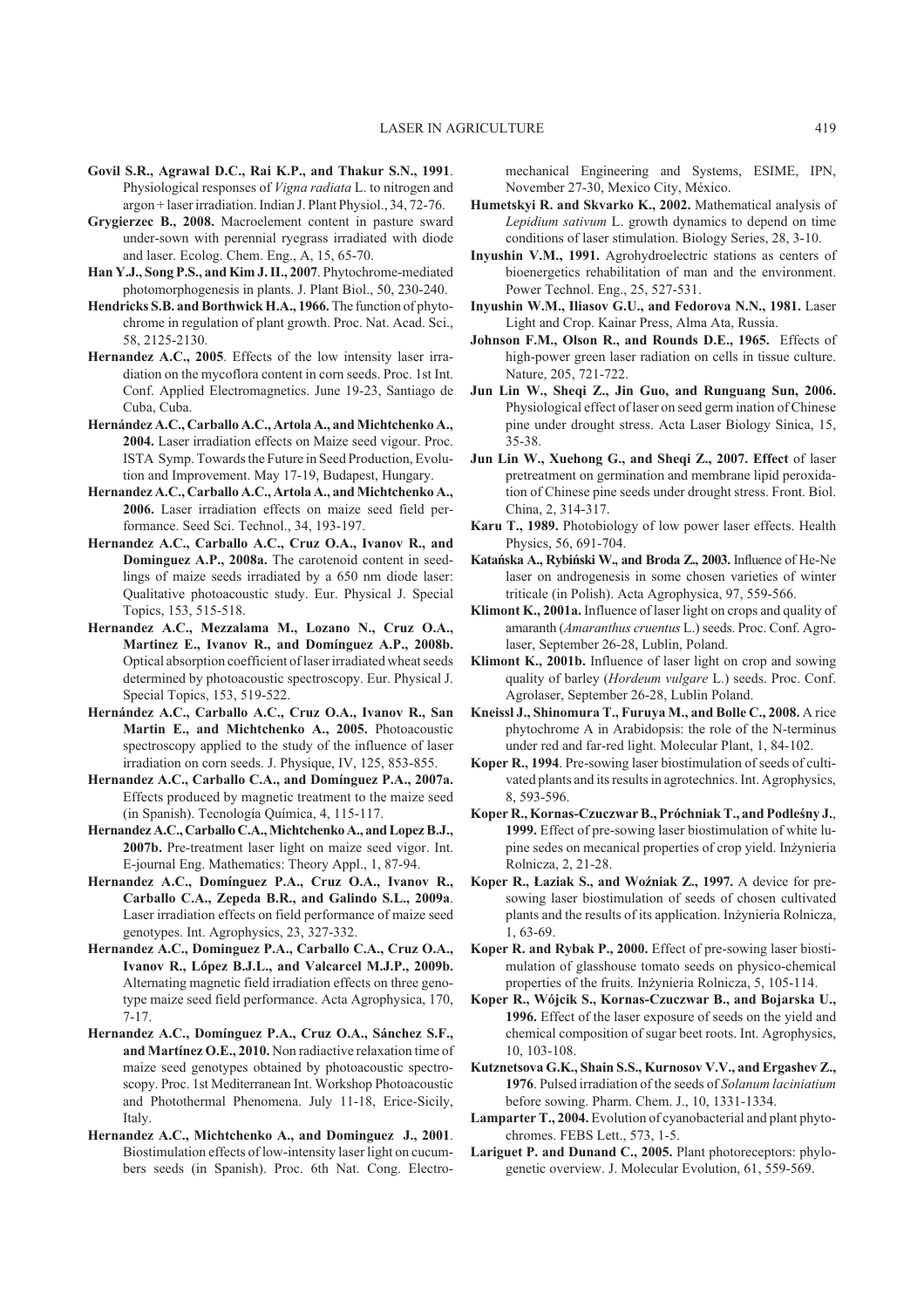- **Laszkiewicz E., 2001.** Application of laser radiation to improving soving quality of durum wheat seeds. Proc. 1st Int. Sci. Conf. Agrolaser, September 26-28, Lublin, Poland.
- **Letokhov V.S., 1985.** Laser biology and medicine. Nature, 316, 325-330.
- **Levskaya A., Chevalier A.A., Tabor J.J., Simpson Z.B., Lavery L.A., Levy M., Davidson E.A., Scouras A., Ellington A.D., Levskaya A.D., Weiner O.D., Lim W.A., and Voigt C.A., 2009.** Spatiotemporal control of cell signalling using a lightswitchable protein interaction. Nature, 461, 997-1001.
- **Levskaya A., Chevalier A.A., Tabor J.J., Simpson B.Z., Lavery L.A., Levy M., Davidson E.A., Scouras A., Ellington A.D., Marcotte E.M., and Voigt C.A., 2005.** Engineering *Escherichia coli* to see light. Nature, 438, 441- 442.
- **Li X., Yang Y.J., Li Y.,Wang J., Xiao X.J., Guo X.H., Tang D.Y., and Liu X.M., 2009.** Protein identification and mRNA analysis of phytochrome-regulated genes in Arabidopsis under red light. Sci. China, Series C: Life Sci., 52, 371-380.
- **Li Y.W. and Feng W.X., 1996.** The effects of He-Ne laser treatment on seeds germination and growth of atractylodes macrocephala. Chin. J. Appl. Laser, 16, 37-41.
- **Li Y.W. and Yu X., 2006**. Pollination with laser-irradiated pollens breaks cross-incompatibility between zicaitai (*Brassica campestris* var. purpurea) and ornamental kale (*Brassica oleracea* var. acephala) to produce hybrids with the aid of ovule culture. Scientia Hort., 108, 397-402.
- **Maiman T., 1960**. Stimulated optical radiation in ruby. Nature, 187, 493-494.
- Makarska E., Michalak M., and Wesołowska-Trojanowska M., **2004**. Influence of laser irradiation on the seed quality and antioxidant contents on chosen varieties of winter wheat (in Polish). Acta Agrophysica, 111, 407-417.
- **Mathews S., 2006.** Phytochrome-mediated development in land plants: red light sensing evolves to meet the challenges of changing light environments. Molecular Ecol., 15, 3483-3503.
- **Mathews S., Burleigh J.G., and Donoghue M.J., 2003.** Adaptive evolution in the photosensory domain of phytochrome a in early angiosperms. Molecular Biol. Evol., 20, 1087-1097.
- **Mathiassen S.K., Bak T., Christensen S., and Kudsk P., 2006.** The effect of laser treatment as a weed control method. Biosys. Eng., 95, 497-505.
- **Mester E., Szende B., and Tota J.G., 1967.** Effect of laser on hair growth of mice. Kiserl Orvostud, 19, 628-631.
- **Mikos-Bielak and Koper R., 2003.** Influence of laser biostimulation of carrot seeds on the elastic properties and some selected chemical root components (in Polish). Acta Agrohysica, 98, 823-832.
- **Mitchenko A. and Hernandez M., 2006**. Photobiostimulation effects caused for low level laser radiation with  $\lambda = 650$  nm in the growth stimulus of biological systems. Proc. 3rd Int. Conf. Electrical and Electronics Engineering. September 6-8, Veracruz, Mexico.
- **Mitchenko A., Hernández M., and Gallegos F.J., 2008.** Photobiostimulation effects caused by a high power IR laser with l=850 nm in wheat (*Triticum aestivum* L.). Proc. 5th Int. Conf. Electrical Engineering, Computing Science and Automatic Control (CCE 2008), November 12-14, Mexico City, Mexico.
- **Muszyñski S. and G³adyszewska B., 2008.** Representation of He-Ne laser irradiation effect on radish seeds with selected germination indices. Int. Agrophysics, 22, 151-157.
- **Osman Y.A.H., El-Tobgy K.M.K., and El-Sherbini E.S.A., 2009**. Effect of laser radiation treatments on growth, yield and chemical constituents of fennel and coriander plants. J. Appl. Sci. Res., 5, 244-252.
- **Ouf S.A. and Abdel-Hady N.F., 1999.** Influence of He-Ne laser irradiation of soybean seeds on seed myclofora, growth, nodulation, and resistance to *Fusarium solani*. Folia Microbiologica, 44, 388-396.
- **Paleg L.G. and Aspinall D.D., 1970.** Field control of plant growth and development through the laser activation of phytochrome. Nature, 5275, 970-973.
- **Paleg L.G. and Aspinall D., 1977.** Control of flowering in *chrysanthemum* with a helium-neon laser. Acta Hort., 68, 69-74.
- **Perveen R., Ali Q., Ashraf M., Al-Qurainy F., Jamil Y., and Ahmad M.R., 2010.** Effects of different doses of low power continuous wave He-Ne laser radiation on some seed thermodynamic and germination parameters, and potential enzymes involved in seed germination of sunflower (*Helianthus annuus* L.). Photochem. Photobiol., 86, 1050-1055.
- **Pietruszewski S., 1993.** Effect of magnetic seed treatment on yield of wheat. Seed Sci. Technol., 21, 621-626.
- **Pietruszewski S., 1999.** Influence of pre-sowing magnetic biostimulation on germination and yield of wheat. Int. Agrophysics, 13, 241-244.
- **Pietruszewski S.,Muszyñski S., and Dziwulska A., 2007.**Electromagnetic fields and electromagnetic radiation as noninvasive external simulations for seeds (selected methods and responses). Int. Agrophysics, 21, 95-100.
- Podleśny J., 2007. Effect of laser light on morphological features formation and faba bean yielding. Pamietnik Puławski, 144, 115-129.
- Podleśny J., Misiak L., and Koper R., 2001. Concentration of free radicals in faba bean seeds after the pre-sowing treatment of the seeds with laser light. Int. Agrophysics, 15, 185-189.
- Podleśny J. and Podleśna A., 2004. Morphological changes and yield of selected species of leguminous plants under the influence of seed treatment with laser light. Int. Agrophysics, 18, 253-260.
- Podleśny J., Podleśna A., and Koper R., 1997. Chilling tolerance of white lupine in early developmental phases – the effect of seed pre-sowing irradiation by laser. Workshop Crop Development for the Cool and Wet Regions of Europe, March 13-15, Radzików, Poland.
- Podleśny J. and Stochmal A., 2005. Pre-sowing laser light effect on some biochemical and physiological processes in seeds and plants of maize (*Zea mays L.*). Pamiętnik Puławski, 140, 215-226**.**
- **Pons Thijs L., 2000.** Seed responses to light. In: Seeds the Ecology of Regeneration in Plant Communities. (Ed. M. Fenner). CAB Press, Oxford, UK.
- **Pozeliene A. and Lynikiene S., 2009.** The treatment of rape (*Brassica napus* L.) seeds with the help of electrical field. Agron. Res., 7, 39-46.
- **Qi Z., Yue M., and Wang X.L., 2000.** Laser pretreatment protects cells of broad bean from UV-B radiation damage. J. Photochem. Photobiol., B, 59, 33-37.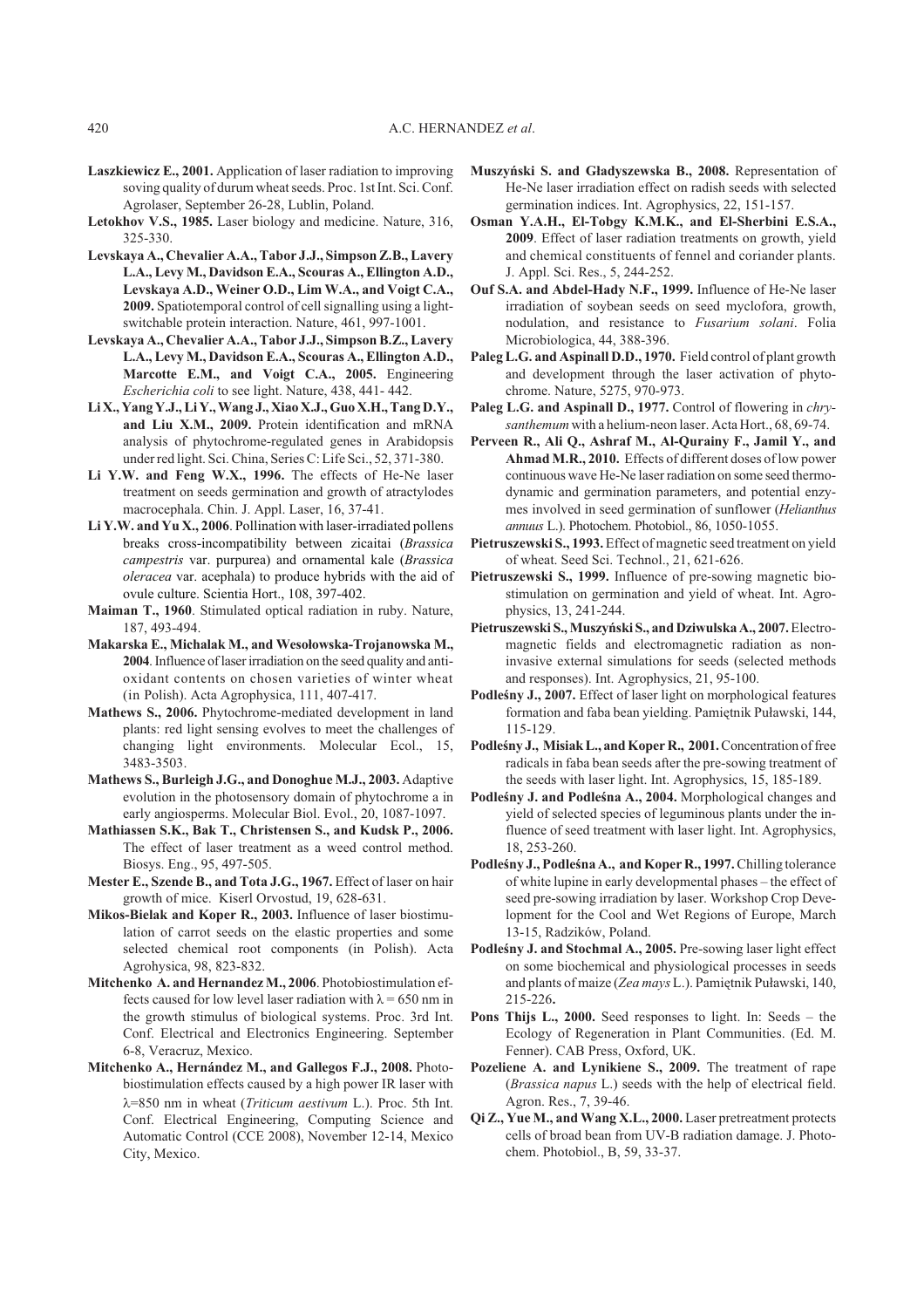- **Qi Z., Yue M., Han R., and Wang X.L., 2002.** The damage repair role of He-Ne laser on plants exposed to different intensities of ultraviolet-B radiation. Photochem. Photobiol., 75, 680-686**.**
- **Qiu Z.B., Zhu X.J., Li F.M., Liua X., and Yue M., 2007**. The optical effect of a semiconductor laser on protecting wheat from UV-B radiation damage. Photochemical Photobiol. Sci., 6, 788-793.
- **Quail P.H., 2002.** Phytochrome photosensory signalling networks. Nature Reviews Molecular Cell Biol., 3, 85-93.
- **Rezende D.V., Nunes O.A.C., and Oliveira A.C., 2009.** Photoacoustic study of fungal disease of acai (*Euterpe oleracea*) Seeds. Int. J. Thermoph., 30, 1616-1625.
- **Romaniuk N.D., Buchko G.M., Buchko N.M., and Terek O.I., 2001.** Influence of zeastimulin and laser irradiation on the contents of mineral elements in *Zea mays* L. seedlings. Plant Nutr., 92, 176-177.
- **Rong H., Xunling W., and Min Y., 2002.** Influence of He-Ne laser irradiation on the excision repair of cyclobutyl pyrimidine dimers in the wheat DNA. Chinese Sci. Bull., 47, 818-821.
- **Rounds D.E., Chamberlain E.C., and Okigaki T., 1965**. Laser radiation of tissue cultures. Ann. N.Y. Acad. Sci., 122, 713-727.
- **Rounds D.E., Olson R.S., and Johnson F.M., 1968**. The effect of the laser on cellular respiration. Z. Zellforsch., 87, 193-198.
- **Ruvinov A.N., 2003.** Physical grounds for biological effect of laser irradiation. J. Physics, 36, 2317-2330.
- **Rybiñski W., 2000.** Influence of laser beams on the variability of traits in spring barley. Int. Agrophysics, 14, 227-232.
- **Rybiñski W. and Garczyñski S., 2004.** Influence of laser light on leaf area and parameters of photosynthetic activity in DH lines of spring barley (*Hordeum vulgare* L.). Int. Agrophysics, 18, 261-267.
- **Saghafi S., Heydai A., Nami M., and Shadid B., 2005.** Influence of laser irradiation on wheat growth. Advanced optoelectronics and lasers. Proc. 2nd Int. Conf. CAOL, September 12-17, Yalta, Ukraine.
- **Salyaev R.K., Dudareva L.V., Konenkina T.A., Arziev A.Sh., Lankevich S.V., and Rudikovskaya E.G., 2008.** Effect of low-intense laser radiation on the lipid composition of mitochondrial membranes of the maize (*Zea mays* L.) seedlings. Dokl. Biol. Sci., 419, 146-147.
- **Salyaev R.K., Dudareva L.V., Lankevich S.V., Makarenko S.P., Sumtsova V.M., and Rudikovskaya E.G., 2007.** Effect of low-intensity laser irradiation on the chemical composition and structure of lipidsin wheat tissue culture. Dokl. Biol. Sci., 412, 87-88.
- **Salyaev R.K., Dudareva L.V., Lankevich S.V., and Sumtsova V.M., 2001a**. Effect of low-intensity coherent radiation on callusogenesis in wild grasses. Dokl. Biochem. Biophys., 379, 6, 279-280.
- **Salyaev R.K., Dudareva L.V., Lankevich S.V., and Sumtsova V.M., 2001b**. The effect of low-intensity coherent radiation on morphogenetic processes in wheat callus culture. Dokl. Biol. Sci., 376, 113-114.
- **Samuilov F.D. and Garifullina R.L., 2007.** Effect of laser irradiation on microviscosity of aqueous medium in imbibing maize seeds as studied with a spin probe method. Russian J. Plant Physiol., 54, 128-131.
- **Schawlow A.L. and Townes C.H., 1958**. Infra-red and optical masers. Phys. Rev., 112, 1940-1941.
- **Schäfer E. and Bowler C., 2002.** Phytochrome-mediated photoperception and signal transduction in higher plants. EMBO Rep., 3, 1042-1048.
- **Shaban N. and Kartalov P., 1988.** Effect of laser irradiation of seeds on some physiological processes in cucumbers (in Bulgarian). Rast. Nauk., 25, 64-71.
- **Shakhov A.A., 1993.** Photoenergetics of Plants and the Yield (in Russian). Nauka Press, Moscow, Russia.
- **Shimizu-Sato S., Huq E., Tepperman J.M., and Quail P.H., 2002.** A light-switchable gene promoter system. Nature Biotechnol., 20, 1041-1044.
- **Skvarko K. and Pochynok T., 2010.** Influence of laser radiation, ultra-violet and red of light on germination ability and the seed sprouting *Carlina acaulis* L. and *Carlina onopordifolia* Bess. (in Russian). Biology Series, 52,199-207.
- **Smith H., 2000.** Phytochromes and light signal perception by plants – an emerging synthesis. Nature, 407, 585-591.
- **Soliman A.S.H. and Harith M.A., 2010**. Effects of laser biostimulation on germination of *acacia farnesiana* (L.) Willd. Acta Hort., 854, 41-50.
- **Sommer A.P. and Franke R.P., 2006**. Plants grow better if seeds see green. Naturwissenschaften, 93, 334-337.
- **Son T.S., 1990.** Laser activated kenaf (in Russian). Tekhnicheskije Kultury, 6, 42-43*.*
- **Spalding E.P. and Folta K.M., 2005**. Illuminating topics in plant photobiology. Plant, Cell Environ., 28, 39-53.
- Starzycki M., Rybiński W., Starzycka E., and Pszczoła J., 2005. Laser light as a physical factor enhancing rapeseed resistance to blackleg disease. Acta Agrophysica, 116, 441-446.
- **Sujak A., Dziwulska-Hunek A., and Kornarzyñski K., 2009**. Compositional and nutritional values of amaranth seeds after pre-sowing He-Ne laser, light and alternating magnetic field treatment. Int. Agrophysics, 23, 81-86.
- **Susuki M., Miyamoto K., and Hoshimiya T., 2005.** Evaluation of quality of rice grains by photoacoustic imaging. Japan. J. Appl. Physics, 44, 4480-4481.
- **Szajsner H., 2009**. Initial estimation of laser light influence on morphological characters and diastatic power of winter wheat genotypes (in Polish). Acta Agrophysica, 171, 491-499.
- **Szajsner H. and Drozd D., 2003.** Feasibility of the pre-sowing biostimulation to increase he sowing value of spring barley cultivars (in Polish). Acta Agrophysica, 98, 851-856.
- **Szajsner H. and Drozd D., 2007.** Comparision of semi-conductor laser radiation influence on spring and winter barley genotypes (in Polish). Acta Agrophysica, 147, 495-503.
- **Szajsner H., Lewandowska S., Kurczych Z., and Karwowska C., 2007.** Effects of presowing laser stimulation of different forms of maize seed (in Polish). Acta Agrophysica, 151, 229-235.
- **Tian J., Jin L.H., Li J.M., Shen B.J., Wang C.Y., Lu X., and Zhao X.L., 2009.** Effect on isoflavone of soybean seedlings by 532 nm laser irradiation. Proc. SPIE Int. School for Junior Scientists and Students, Optics, Laser Physics, and Biophotonics, September 21, Saratov, Russia.
- **Tobgy K.M.K., Osman Y.A.H., and Sherbini S., 2009.** Effect of laser radiation on growth, yield and chemical constituents of anise and cumin plants. J. Appl. Sci. Res., 5, 522-528.